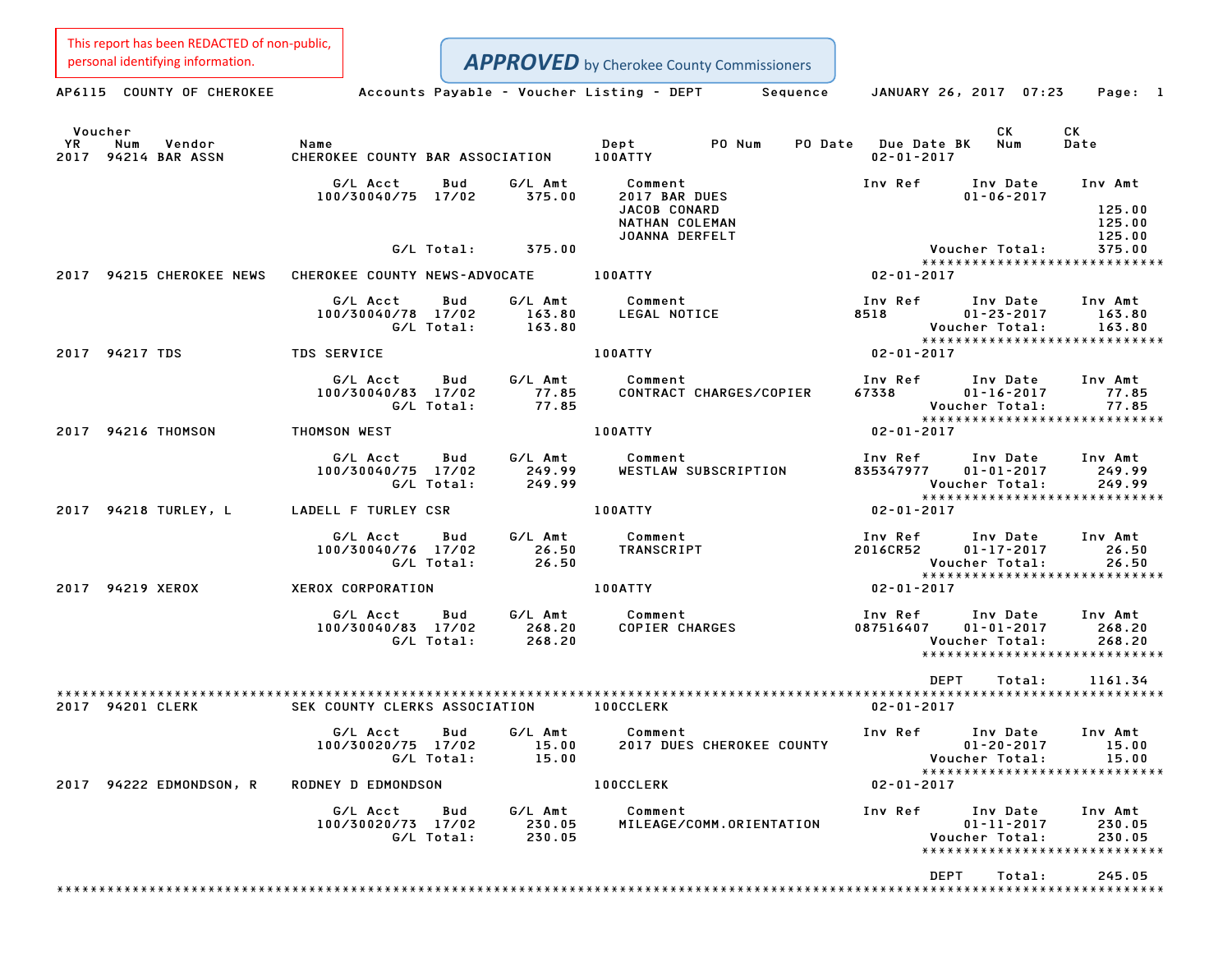|                      |                  | AP6115 COUNTY OF CHEROKEE   |                                                                      |                          |                               | Accounts Payable – Voucher Listing – DEPT       Sequence     JANUARY 26, 2017  07:23 |                                         |                                                         | Page: 2                                                        |
|----------------------|------------------|-----------------------------|----------------------------------------------------------------------|--------------------------|-------------------------------|--------------------------------------------------------------------------------------|-----------------------------------------|---------------------------------------------------------|----------------------------------------------------------------|
| Voucher<br><b>YR</b> | Num              | Vendor<br>2017 94243 EMPIRE | Name<br>EMPIRE DISTRICT ELECTRIC COMPANY    IOOCHOUSE                |                          |                               | Dept PO Num                                                                          | PO Date Due Date BK<br>$02 - 01 - 2017$ | CK<br>Num                                               | CK<br>Date                                                     |
|                      |                  |                             | G/L Acct<br>100/30080/81 17/02                                       | <b>Bud</b><br>G/L Total: | G/L Amt<br>2424.78<br>2424.78 | Comment<br>ACCT 305532-35-0                                                          |                                         | Inv Ref Inv Date<br>$01 - 19 - 2017$<br>Voucher Total:  | Inv Amt<br>2424.78<br>2424.78<br>***************************** |
|                      |                  | 2017 94236 EVERBRIDGE       | EVERBRIDGE                                                           |                          |                               | <b>100CHOUSE</b>                                                                     | $02 - 01 - 2017$                        |                                                         |                                                                |
|                      |                  |                             | G/L Acct<br>100/30080/89 17/02                                       | Bud<br>G/L Total:        | G/L Amt<br>3589.55<br>3589.55 | Comment<br>NIXLE ANNUAL CONTRACT                                                     | 19991 11-02-2016                        | Inv Ref Inv Date<br>Voucher Total:                      | Inv Amt<br>3589.55<br>3589.55                                  |
|                      |                  |                             | 2017 94237 KS DEPT OF REVE KANSAS DEPARTMENT OF REVENUE TO LOOCHOUSE |                          |                               |                                                                                      | $02 - 01 - 2017$                        |                                                         | *****************************                                  |
|                      |                  |                             | G/L Acct<br>100/30080/73 17/02                                       | Bud                      | G⁄L Amt<br>395.28             | Comment<br>MILEAGE/DRIVERS LICENSE<br><b>BAXTER SPRINGS</b>                          | $2017 - 6$                              | Inv Ref      Inv Date<br>$01 - 19 - 2017$ 395.28        | Inv Amt                                                        |
|                      |                  |                             |                                                                      | G/L Total:               | 395.28                        |                                                                                      |                                         | Voucher Total:                                          | 395.28<br>*****************************                        |
|                      |                  | 2017 94137 LIGHT BULBS      | LIGHT BULBS & BATTERIES                                              |                          |                               | <b>100CHOUSE</b>                                                                     | 02-01-2017                              |                                                         |                                                                |
|                      |                  |                             | G/L Acct<br>100/30080/80 17/02                                       | Bud<br>G/L Total:        | 227.00<br>227.00              | G/L Amt Comment<br><b>BALLAST, BULBS</b>                                             | Inv Ref Inv Date Inv Amt<br>3182        | $01 - 12 - 2017$<br>Voucher Total:                      | 227.00<br>227.00                                               |
|                      | 2017 94138 MENSE |                             | MENSE CPA FIRM, LLC                                                  |                          |                               | <b>100CHOUSE</b>                                                                     | $02 - 01 - 2017$                        |                                                         | *****************************                                  |
|                      |                  |                             | G/L Acct<br>100/30080/89 17/02                                       | Bud<br>G/L Total:        | G/L Amt<br>675.00<br>675.00   | Comment<br>YEAR END PROCEDURES/COUNT                                                 | 1016 70                                 | Inv Ref Inv Date<br>$01 - 04 - 2017$<br>Voucher Total:  | Inv Amt<br>675.00<br>675.00<br>*****************************   |
|                      |                  | 2017 94139 SEKRPC           | <b>SEKRPC</b>                                                        |                          |                               | 100CHOUSE                                                                            | 02-01-2017                              |                                                         |                                                                |
|                      |                  |                             | G/L Acct<br>100/30080/75 17/02                                       | Bud<br>G/L Total:        | 5640.45                       | G/L Amt Comment<br>5640.45 2017 SEKRPC DUES                                          |                                         | Inv Ref Inv Date<br>01-12-2017<br><b>Voucher Total:</b> | Inv Amt<br>5640.45<br>5640.45                                  |
|                      |                  | 2017 94220 TOUCHTON         | TOUCHTON ELECTRIC INC <b>And All ACTION</b> 100CHOUSE                |                          |                               |                                                                                      | 02-01-2017                              |                                                         | *****************************                                  |
|                      |                  |                             | G/L Acct<br>100/30080/80 17/02                                       | Bud                      | G/L Amt<br>34.00              | Comment<br>ALARM<br>$2/1/17 - 2/28/17$                                               | 16001 2002                              | Inv Ref Inv Date<br>01-17-2017                          | Inv Amt<br>34.00                                               |
|                      |                  |                             |                                                                      | G/L Total:               | 34.00                         |                                                                                      |                                         | Voucher Total:                                          | 34.00<br>******************************                        |
|                      |                  |                             |                                                                      |                          |                               |                                                                                      | DEPT                                    | Total:                                                  | 12986.06                                                       |
|                      |                  |                             | 2017 94141 GALENA SENTINEL THE SENTINEL-TIMES                        |                          |                               | 100COMM                                                                              | $02 - 01 - 2017$                        |                                                         |                                                                |
|                      |                  |                             | G/L Acct<br>100/30010/78                                             | Bud<br>17/02<br>17/01    | G/L Amt<br>288.00             | Comment<br>RESOLUTION 1-2017<br>$2 - 2017$                                           | Inv Ref<br>1890<br>1897                 | Inv Date<br>$01 - 10 - 2017$                            | Inv Amt<br>35.00<br>44.00<br>174.00                            |
|                      |                  |                             |                                                                      | G/L Total:               | 288.00                        | GALENA VIADUCT<br>PROCLAMATION 1/8                                                   |                                         | $01 - 17 - 2017$<br>Voucher Total:                      | 35.00<br>288.00<br>*****************************               |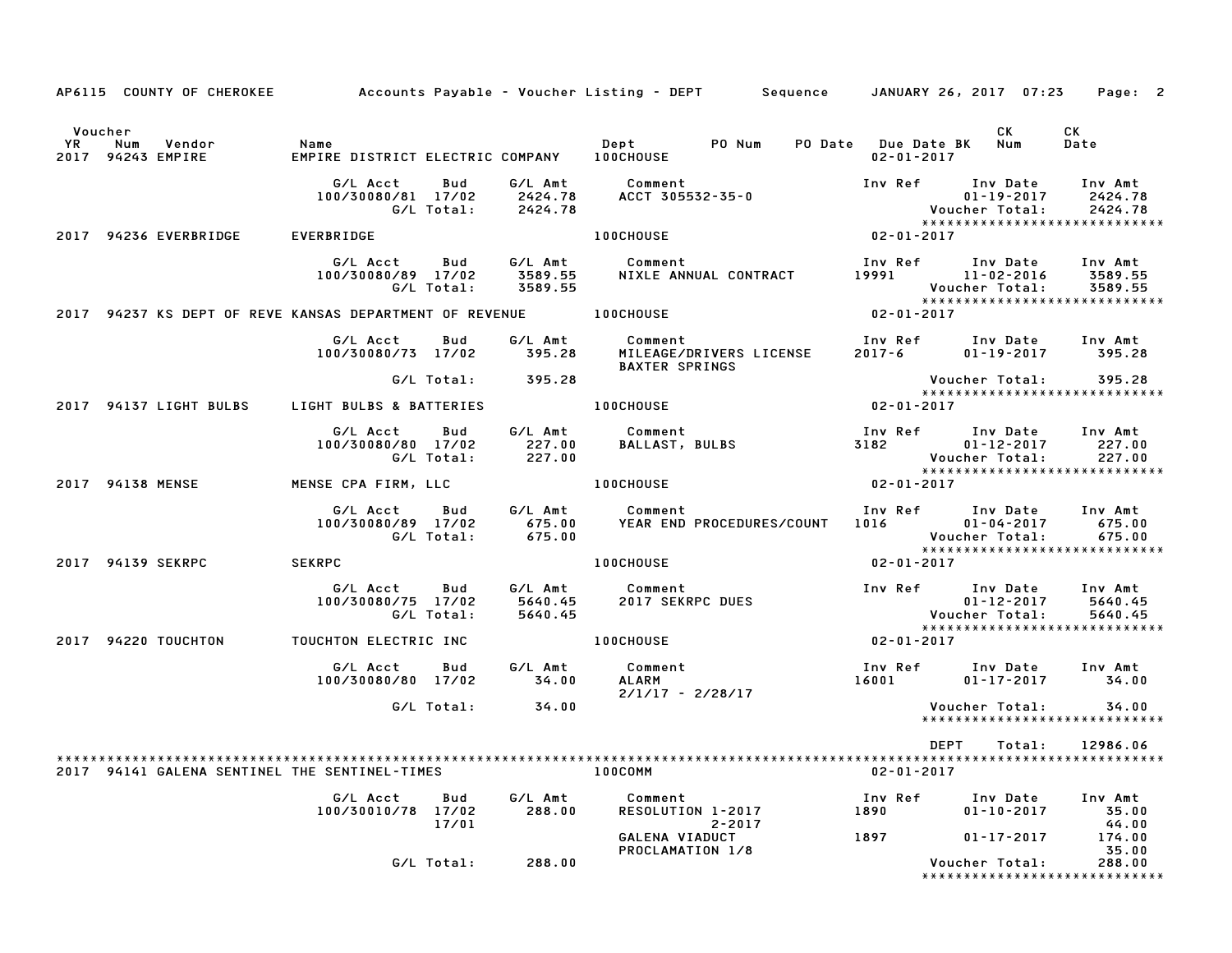|                   |                      | AP6115 COUNTY OF CHEROKEE Accounts Payable - Voucher Listing - DEPT Sequence JANUARY 26, 2017 07:23 Page: 3                                                                                                                          |     |                   |                                                                                                                    |                           |                         |                                  |      |        |                                                                                                                          |  |
|-------------------|----------------------|--------------------------------------------------------------------------------------------------------------------------------------------------------------------------------------------------------------------------------------|-----|-------------------|--------------------------------------------------------------------------------------------------------------------|---------------------------|-------------------------|----------------------------------|------|--------|--------------------------------------------------------------------------------------------------------------------------|--|
| Voucher<br>YR Num | Vendor Name          |                                                                                                                                                                                                                                      |     |                   | Dept PO Num                                                                                                        |                           | PO Date Due Date BK Num |                                  | CK L |        | CK<br>Date                                                                                                               |  |
|                   |                      |                                                                                                                                                                                                                                      |     |                   |                                                                                                                    |                           |                         | DEPT                             |      | Total: | 288.00                                                                                                                   |  |
|                   |                      | 2017 94231 ADVANTAGE COMP ADVANTAGE COMPUTER ENTERPRISES INC 100DCOURT                                                                                                                                                               |     |                   |                                                                                                                    |                           | $02 - 01 - 2017$        |                                  |      |        |                                                                                                                          |  |
|                   |                      | G/L Acct<br>100/30070/79 16/12 37.50                                                                                                                                                                                                 | Bud | G/L Total: 37.50  | G/L Amt Comment 1nv Ref Inv Date Inv Amt<br>37.50 COMPUTER SERVICES 57010 12–21–2016 37.50<br>Voucher Total: 37.50 |                           |                         | Voucher Total:<br>Voucher Total: |      |        | *****************************                                                                                            |  |
|                   |                      | 2017 94232 ALLISON, N NICOLE LYNETTE ALLISON                                                                                                                                                                                         |     |                   | 100DCOURT 02-01-2017                                                                                               |                           |                         |                                  |      |        |                                                                                                                          |  |
|                   |                      | G/L Acct  Bud  G/L Amt  Comment  Comment  Inv Ref  Inv Date  Inv Amt  Inv 2017    107.14                                                                                                                                             |     |                   | 2016                                                                                                               |                           |                         |                                  |      |        |                                                                                                                          |  |
|                   |                      |                                                                                                                                                                                                                                      |     | G/L Total: 103.14 |                                                                                                                    |                           |                         |                                  |      |        | Voucher Total: 103.14                                                                                                    |  |
|                   |                      | 2017 94142 CARLSON, T TAMMIE CARLSON-OAS                                                                                                                                                                                             |     |                   |                                                                                                                    |                           |                         |                                  |      |        | *****************************                                                                                            |  |
|                   |                      |                                                                                                                                                                                                                                      |     |                   |                                                                                                                    |                           |                         |                                  |      |        |                                                                                                                          |  |
|                   |                      | G/L Acct Bud G/L Amt Comment<br>100/30070/73 17/02 245.16 TRAVEL                                                                                                                                                                     |     | G/L Total: 245.16 |                                                                                                                    |                           |                         |                                  |      |        | Inv Ref Inv Date Inv Amt<br>01-09-2017<br>Voucher Total: 245.16<br>*******************************                       |  |
|                   | 2017 94233 ETTINGERS | ETTINGER'S OFFICE SUPPLY 100DCOURT 02-01-2017                                                                                                                                                                                        |     |                   |                                                                                                                    |                           |                         |                                  |      |        |                                                                                                                          |  |
|                   |                      |                                                                                                                                                                                                                                      |     |                   |                                                                                                                    |                           |                         |                                  |      |        |                                                                                                                          |  |
|                   |                      | G/L Acct Bud G/L Amt Comment Inv Ref Inv Date Inv Amt<br>100/30070/21 17/01 74.49 LABELS, PENS, TABS 4837160 01–09–2017 74.49<br>G/L Total: 74.49 Voucher Total: 74.49                                                               |     |                   |                                                                                                                    |                           |                         |                                  |      |        | Voucher Total: 74.49<br>***************************                                                                      |  |
|                   |                      | 2017 94234 KS SENTENCING KANSAS SENTENCING COMMISSION 100DCOURT                                                                                                                                                                      |     |                   |                                                                                                                    |                           | $02 - 01 - 2017$        |                                  |      |        |                                                                                                                          |  |
|                   |                      |                                                                                                                                                                                                                                      |     |                   |                                                                                                                    |                           |                         |                                  |      |        |                                                                                                                          |  |
|                   |                      | G/L Acct Bud G/L Amt Comment 111, 269.00<br>100/30070/21 17/02 269.00 2016 GUIDELINES DESK MANUAL 01-23-2017 269.00<br>6/L Total: 269.00 6/L Total: 269.00                                                                           |     |                   |                                                                                                                    |                           |                         |                                  |      |        | Inv Ref Inv Date Inv Amt                                                                                                 |  |
|                   |                      | 2017 94235 REDWOOD TOXIC REDWOOD TOXICOLOGY LABORATORY 100DCOURT 40 2018 100-01-2017                                                                                                                                                 |     |                   |                                                                                                                    |                           |                         |                                  |      |        |                                                                                                                          |  |
|                   |                      |                                                                                                                                                                                                                                      |     |                   |                                                                                                                    |                           |                         |                                  |      |        |                                                                                                                          |  |
|                   |                      | G/L Acct Bud G/L Amt Comment<br>100/30070/29 17/02 206.25 DRUG TEST<br>G/L Total: 206.25                                                                                                                                             |     |                   |                                                                                                                    | Comment<br>DRUG TEST KITS |                         | Voucher Total:                   |      |        | Inv Ref      Inv Date     Inv Amt<br>586082          01-10-2017        206.25<br>206.25<br>***************************** |  |
|                   |                      |                                                                                                                                                                                                                                      |     |                   |                                                                                                                    |                           |                         |                                  |      |        |                                                                                                                          |  |
|                   |                      |                                                                                                                                                                                                                                      |     |                   |                                                                                                                    |                           |                         | DEPT                             |      | Total: | 935.54                                                                                                                   |  |
|                   |                      | 2017 94147 ETTINGERS ETTINGER'S OFFICE SUPPLY TO DODEPT OFF                                                                                                                                                                          |     |                   |                                                                                                                    |                           | $02 - 01 - 2017$        |                                  |      |        |                                                                                                                          |  |
|                   |                      | 6/L Acct bud 6/L Amt Comment Inv Ref Inv Date Inv Amt<br>100/30330/26 17/02 131.96 PAPER 4839610 01-11-2017 131.96<br>100/30330/22 17/02 29.99 TOWELS 4840780 01-13-2017 29.99<br>100/30330/22 17/02 138.41 PAPER, STAPLES 4835710 0 |     |                   |                                                                                                                    |                           |                         |                                  |      |        |                                                                                                                          |  |
|                   |                      |                                                                                                                                                                                                                                      |     |                   |                                                                                                                    |                           |                         |                                  |      |        | *****************************                                                                                            |  |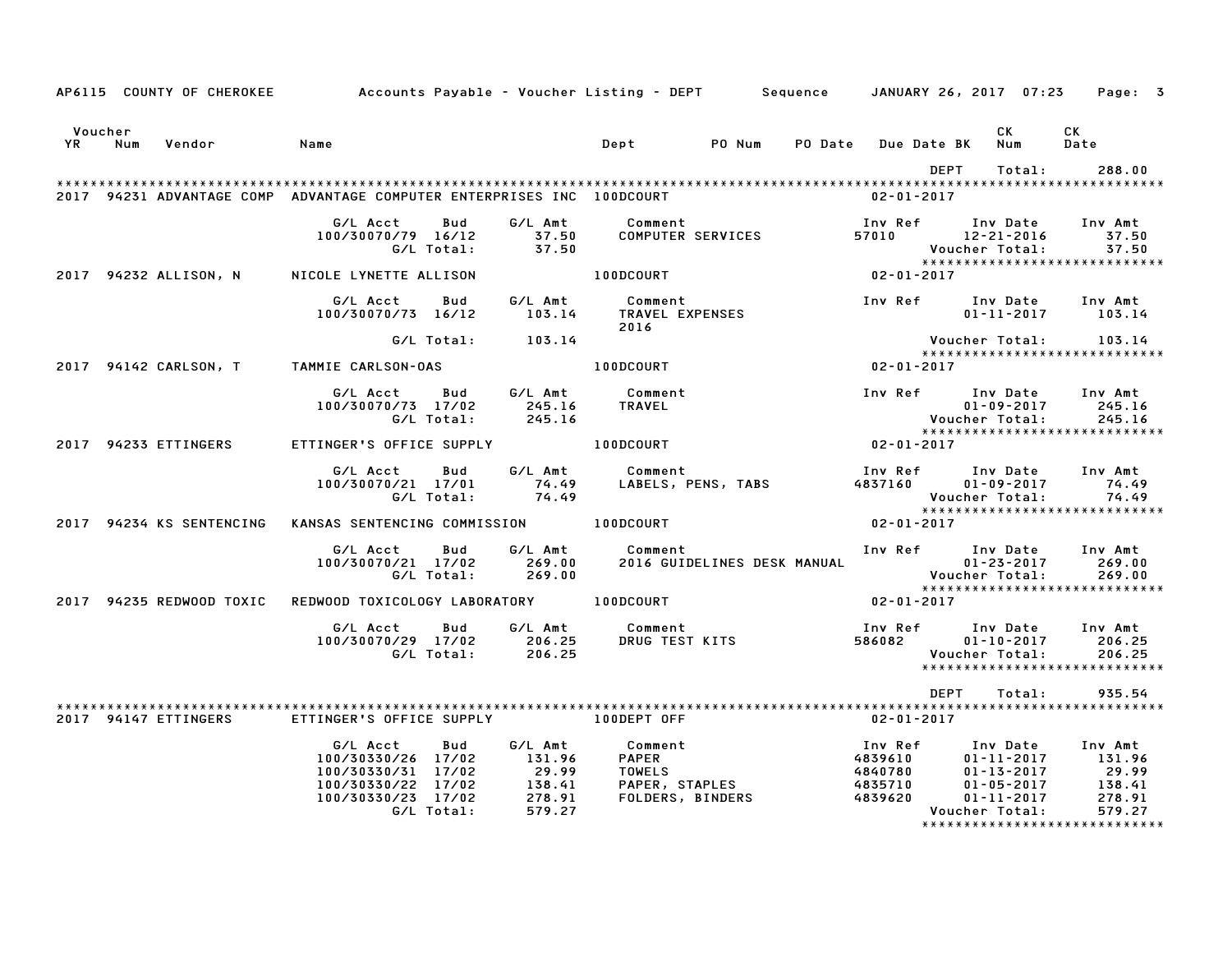|                      |                  | AP6115 COUNTY OF CHEROKEE | Accounts Payable – Voucher Listing – DEPT                                 |                   |                                    |                                                      | Sequence                                            |                                         | JANUARY 26, 2017 07:23                                                                              | Page: 4                            |
|----------------------|------------------|---------------------------|---------------------------------------------------------------------------|-------------------|------------------------------------|------------------------------------------------------|-----------------------------------------------------|-----------------------------------------|-----------------------------------------------------------------------------------------------------|------------------------------------|
| Voucher<br><b>YR</b> | Num              | Vendor                    | Name<br>2017 94252 FOUR STATE PRIN FOUR STATE PRINTING                    |                   |                                    | CK<br>CK<br>Dept<br>100DEPT OFF                      | PO Num                                              | PO Date Due Date BK<br>$02 - 01 - 2017$ | Num                                                                                                 | Date                               |
|                      |                  |                           | G/L Acct<br>100/30330/32 17/02<br>100/30330/31 17/02                      | Bud<br>G/L Total: | G/L Amt<br>43.40<br>47.86<br>91.26 | Comment<br>SIGNATURE STAMPS<br><b>BUSINESS CARDS</b> |                                                     | Inv Ref<br>70160<br>70135               | Inv Date<br>$01 - 24 - 2017$<br>$01 - 16 - 2017$<br>Voucher Total:<br>***************************** | Inv Amt<br>43.40<br>47.86<br>91.26 |
|                      |                  | 2017 94149 MCCARTYS       | MCCARTY'S                                                                 |                   |                                    | 100DEPT OFF                                          |                                                     | $02 - 01 - 2017$                        |                                                                                                     |                                    |
|                      |                  |                           | G/L Acct<br>100/30330/32 17/02                                            | Bud<br>17/02      | G/L Amt<br>627.29                  | Comment                                              | PAPER, CLIPS, BINDERS<br>NOTES, PENS, FOLDERS, TAPE | Inv Ref<br>P1014200                     | Inv Date<br>$01 - 09 - 2017$                                                                        | Inv Amt<br>624.03                  |
|                      |                  |                           |                                                                           | G/L Total:        | 627.29                             | <b>POSTITS</b>                                       |                                                     | P1066500                                | $01 - 19 - 2017$<br>Voucher Total:                                                                  | 3.26<br>627.29                     |
|                      |                  | 2017 94221 OFFICE 8004    | OFFICE DEPOT BUSINESS CREDIT                                              |                   |                                    | 100DEPT OFF                                          |                                                     | $02 - 01 - 2017$                        | ******************************                                                                      |                                    |
|                      |                  |                           | G/L Acct                                                                  | Bud               | G/L Amt                            | Comment                                              |                                                     | Inv Ref                                 | Inv Date                                                                                            | Inv Amt                            |
|                      |                  |                           | 100/30330/30 17/02                                                        |                   | 76.31                              | ACCT<br><b>BUBBLE MAILER</b><br><b>FASTENERS</b>     | ENVELOPES, FOLDERS                                  |                                         | 885665396001 12-08-2016<br>885665469001 12-09-2016<br>885665470001 12-08-2016                       | 15.99<br>35.37<br>24.95            |
|                      |                  |                           |                                                                           | G/L Total:        | 76.31                              |                                                      |                                                     |                                         | Voucher Total:<br>******************************                                                    | 76.31                              |
|                      | 2017 94151 QUILL |                           | QUILL CORPORATION                                                         |                   |                                    | 100DEPT OFF                                          |                                                     | $02 - 01 - 2017$                        |                                                                                                     |                                    |
|                      |                  |                           | G/L Acct<br>100/30330/27 17/02                                            | Bud<br>G/L Total: | G/L Amt<br>145.95<br>145.95        | Comment                                              | INK DATER, INK, POSTITS                             | Inv Ref<br>3185041                      | Inv Date<br>$01 - 05 - 2017$<br>Voucher Total:<br>******************************                    | Inv Amt<br>145.95<br>145.95        |
|                      |                  |                           |                                                                           |                   |                                    |                                                      |                                                     |                                         | DEPT<br>Total:                                                                                      | 1520.08                            |
|                      |                  |                           | 2017 94213 COLUMBUS NEWS COLUMBUS NEWS REPORT                             |                   |                                    | 100E/P                                               |                                                     | $02 - 01 - 2017$                        |                                                                                                     |                                    |
|                      |                  |                           | G/L Acct<br>100/30090/75 17/02                                            | Bud<br>G/L Total: | G/L Amt<br>132.00<br>132.00        | Comment<br>1 YEAR SUBSCRIPTION                       |                                                     | Inv Ref                                 | Inv Date<br>3131 01-16-2017<br>Voucher Total:<br>******************************                     | Inv Amt<br>132.00<br>132.00        |
|                      |                  |                           | 2017 94245 FIRST AMERICAN FIRST AMERICAN TITLE KANSAS AGENCY, 100E/P 5021 |                   |                                    |                                                      |                                                     | 02-01-2017                              |                                                                                                     |                                    |
|                      |                  |                           | G/L Acct<br>100/30090/89 17/02                                            | Bud<br>G/L Total: | G/L Amt<br>29946.00<br>29946.00    | Comment<br>FEMA BUYOUT                               |                                                     | Inv Ref<br>1427676                      | Inv Date<br>$01 - 24 - 2017$<br>Voucher Total:<br>******************************                    | Inv Amt<br>29946.00<br>29946.00    |
|                      |                  |                           | 2017 94246 FIRST AMERICAN FIRST AMERICAN TITLE KANSAS AGENCY, 100E/P 5019 |                   |                                    |                                                      |                                                     | $02 - 01 - 2017$                        |                                                                                                     |                                    |
|                      |                  |                           | G/L Acct<br>100/30090/89 17/02                                            | Bud<br>G/L Total: | G/L Amt<br>9021.00<br>9021.00      | Comment<br>FEMA BUYOUT                               |                                                     | Inv Ref<br>1427882                      | Inv Date<br>01-24-2017<br>Voucher Total:<br>*****************************                           | Inv Amt<br>9021.00<br>9021.00      |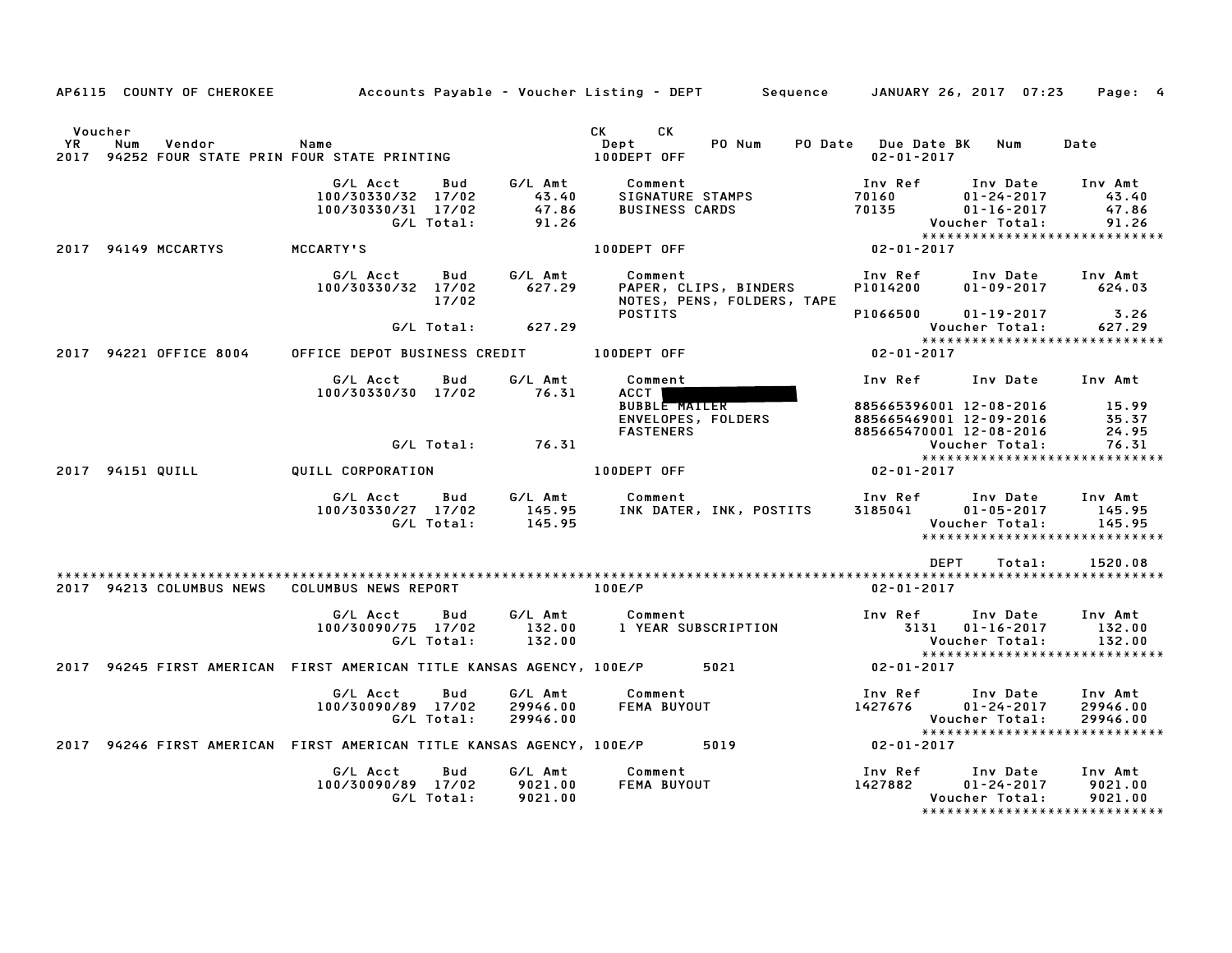| AP6115 COUNTY OF CHEROKEE Accounts Payable - Voucher Listing - DEPT Sequence JANUARY 26, 2017 07:23         |                                                                   |                                   |                                        |                    |                                                                                            | Page: 5                                                                |
|-------------------------------------------------------------------------------------------------------------|-------------------------------------------------------------------|-----------------------------------|----------------------------------------|--------------------|--------------------------------------------------------------------------------------------|------------------------------------------------------------------------|
| Voucher<br>YR<br>Num<br>Vendor<br>2017 94247 FIRST AMERICAN FIRST AMERICAN TITLE KANSAS AGENCY, 100E/P 5020 | Name                                                              |                                   | Dept PO Num                            |                    | CK.<br>PO Date Due Date BK Num<br>02-01-2017                                               | CK<br>Date                                                             |
|                                                                                                             | G/L Acct<br>Bud<br>100/30090/89 17/02<br>G/L Total:               | G/L Amt<br>50906.00<br>50906.00   | Comment                                | FEMA BUYOUT        | Inv Ref      Inv Date<br>1452703 01-24-2017 50906.00<br>Voucher Total:                     | Inv Amt<br>50906.00<br>*****************************                   |
| 2017 94248 FIRST AMERICAN FIRST AMERICAN TITLE KANSAS AGENCY, 100E/P 5018 62-01-2017                        |                                                                   |                                   |                                        |                    |                                                                                            |                                                                        |
|                                                                                                             | G/L Acct<br>Bud<br>100/30080/89 17/02<br>G/L Total:               | G/L Amt<br>10280.00<br>10280.00   | Comment<br>FEMA BUYOUT                 |                    | Inv Ref Inv Date Inv Amt<br>1453060<br>Voucher Total:                                      | $01 - 24 - 2017$ 10280.00<br>10280.00<br>***************************** |
| 2017 94249 FIRST AMERICAN FIRST AMERICAN TITLE KANSAS AGENCY, 100E/P 5017                                   |                                                                   |                                   |                                        |                    | $02 - 01 - 2017$                                                                           |                                                                        |
|                                                                                                             | G/L Acct<br>Bud<br>100/30080/89 17/02<br>G/L Total:               | G/L Amt<br>32020.00<br>32020.00   | Comment                                | <b>FEMA BUYOUT</b> | Inv Ref      Inv Date     Inv Amt<br>1428279<br>Voucher Total:                             | 01-24-2017 32020.00<br>32020.00<br>*****************************       |
| 2017 94250 FIRST AMERICAN FIRST AMERICAN TITLE KANSAS AGENCY, 100E/P 5016 5016 02-01-2017                   |                                                                   |                                   |                                        |                    |                                                                                            |                                                                        |
|                                                                                                             | G/L Acct<br>Bud<br>100/30080/89 17/02<br>G/L Total:               | G/L Amt<br>106826.00<br>106826.00 | Comment<br>FEMA BUYOUT                 |                    | Inv Ref      Inv Date    Inv Amt<br>1428281       01–24–2017   106826.00<br>Voucher Total: | 106826.00<br>*****************************                             |
| 2017 94251 FIRST AMERICAN FIRST AMERICAN TITLE KANSAS AGENCY, 100E/P 5015                                   |                                                                   |                                   |                                        |                    | $02 - 01 - 2017$                                                                           |                                                                        |
|                                                                                                             | G/L Acct<br>Bud<br>100/30080/89 17/02<br>G/L Total:               | G/L Amt<br>19736.00<br>19736.00   | Comment<br>FEMA BUYOUT                 |                    | Inv Ref Inv Date Inv Amt<br>1453068 01-24-2017<br>Voucher Total:                           | 19736.00<br>19736.00<br>*****************************                  |
| 2017 94144 KANSASLAND                                                                                       | KANSASLAND TIRE OF PITTSBURG 100E/P                               |                                   |                                        |                    | $02 - 01 - 2017$                                                                           |                                                                        |
|                                                                                                             | G/L Acct<br>Bud<br>100/30090/25 17/02<br>G/L Total:               | G/L Amt<br>332.76<br>332.76       | Comment<br>4 TIRES                     |                    | Inv Ref      Inv Date     Inv Amt<br>168668 01-09-2017<br>Voucher Total:                   | 332.76<br>332.76<br>*****************************                      |
| 2017 94212 NATALINIS                                                                                        | NATALINI'S AUTOMOTIVE                                             |                                   | 100E/P                                 |                    | 02-01-2017                                                                                 |                                                                        |
|                                                                                                             | G/L Acct<br>Bud<br>100/30090/25 17/02<br>G/L Total:               | G/L Amt<br>11.96<br>11.96         | Comment<br>DE ICER                     |                    | Inv Ref Inv Date<br>624851<br>01-12-2017<br>Voucher Total:                                 | Inv Amt<br>11.96<br>11.96<br>*****************************             |
| 2017 94244 SEKRPC                                                                                           | <b>SEKRPC</b>                                                     |                                   | 100E/P                                 |                    | $02 - 01 - 2017$                                                                           |                                                                        |
|                                                                                                             | G/L Acct<br><b>Bud</b><br>100/30090/89 17/02<br>G/L Total: 937.50 | 937.50                            | G/L Amt Comment<br><b>CDGB PROGRAM</b> |                    | Inv Ref Inv Date<br>16IT001 12-14-2016                                                     | Inv Amt<br>937.50<br>*****************************                     |
| 2017 94145 WESTAR                                                                                           | <b>WESTAR ENERGY</b>                                              |                                   | 100E/P                                 |                    | $02 - 01 - 2017$                                                                           |                                                                        |
|                                                                                                             | G/L Acct Bud<br>100/30090/89 17/02<br>G/L Total:                  | G/L Amt<br>34.97<br>34.97         | Comment<br>ACCT 2457329745             |                    | Inv Ref<br>Inv Date<br>$01 - 12 - 2016$<br>Voucher Total:                                  | Inv Amt<br>34.97<br>34.97<br>*****************************             |
|                                                                                                             |                                                                   |                                   |                                        |                    | DEPT                                                                                       | Total: 260184.19                                                       |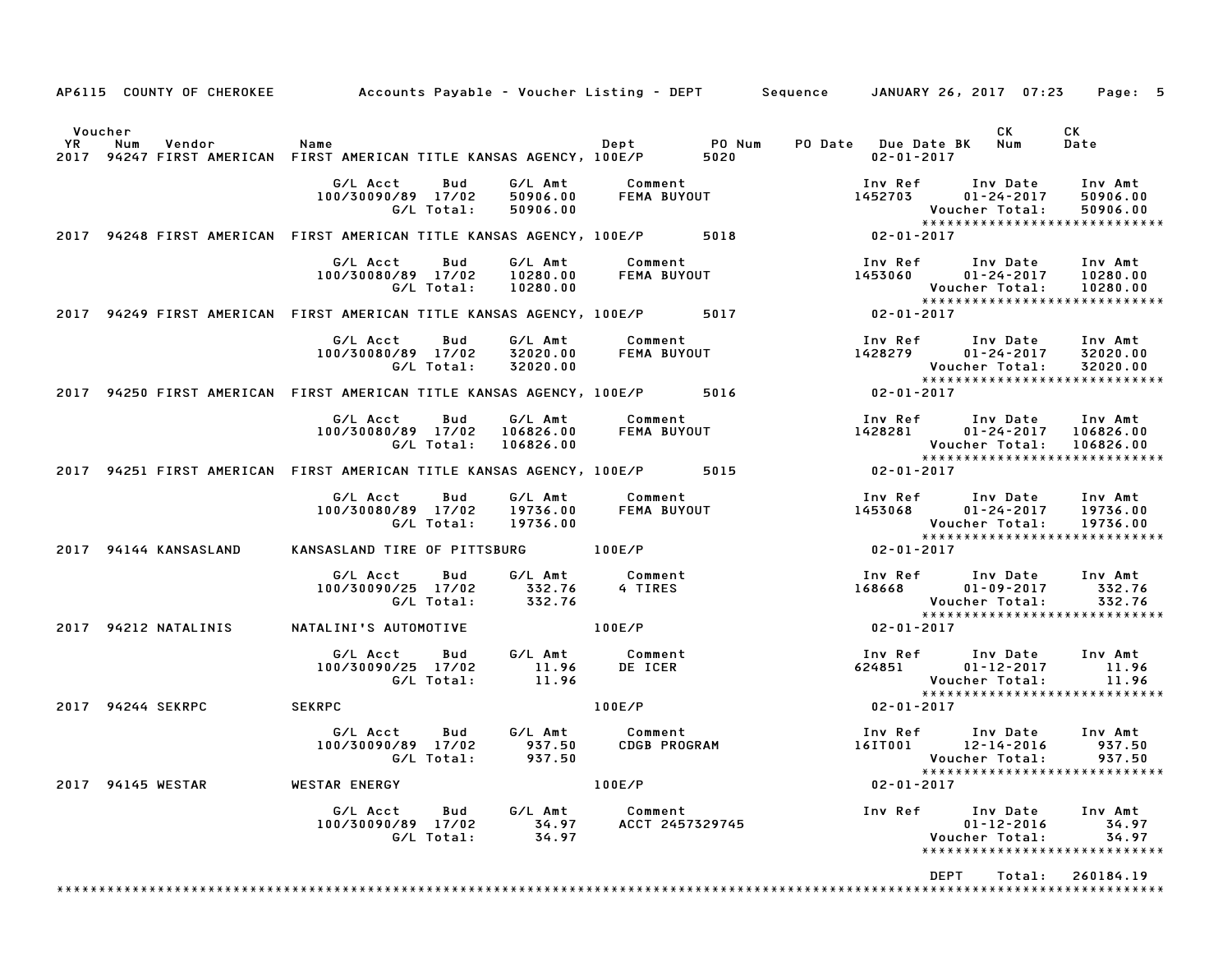|                      | AP6115 COUNTY OF CHEROKEE                               |                                   |            |         | Accounts Payable – Voucher Listing – DEPT       Sequence     JANUARY 26, 2017  07:23                                                                                                                                           |                             |                                                                     | Page: 6          |
|----------------------|---------------------------------------------------------|-----------------------------------|------------|---------|--------------------------------------------------------------------------------------------------------------------------------------------------------------------------------------------------------------------------------|-----------------------------|---------------------------------------------------------------------|------------------|
| Voucher<br><b>YR</b> | Vendor<br>Num<br>2017 94153 CBM                         | Name<br>CBM MA                    |            |         |                                                                                                                                                                                                                                | $02 - 01 - 2017$            | CK<br>PO Date Due Date BK Num                                       | CK<br>Date       |
|                      |                                                         |                                   |            |         | G/L Acct         Bud              G/L Amt               Comment<br>100/30140/31    17/02           5875.05        INMATE  MEALS                                                                                                |                             | Inv Ref Inv Date Inv Amt                                            |                  |
|                      |                                                         |                                   | G/L Total: | 5875.05 |                                                                                                                                                                                                                                |                             |                                                                     |                  |
|                      |                                                         |                                   |            |         |                                                                                                                                                                                                                                | Vouc<br>*****<br>02-01-2017 |                                                                     |                  |
|                      | 2017 94207 CINTAS                                       | CINTAS FIRST AID & SAFETY 100JAIL |            |         |                                                                                                                                                                                                                                |                             |                                                                     |                  |
|                      |                                                         |                                   |            |         |                                                                                                                                                                                                                                |                             |                                                                     |                  |
|                      | 2017 94154 CINTAS 0855                                  | CINTAS CORP                       |            |         | 100JAIL                                                                                                                                                                                                                        |                             | Voucher Total: 64.98<br>*****************************<br>02-01-2017 |                  |
|                      |                                                         |                                   |            |         | 6/L Acct bud 6/L Amt Comment Inv Ref Inv Date Inv Amt<br>100/30140/21 17/02 101.44 GLOVES, BATTERIES 8403009534 12-30-2016 101.44<br>6/L Total: 101.44 Voucher Total: 101.44<br>TY TELE COIN COMPANY INC 100JAIL 02-01-2017    |                             |                                                                     |                  |
|                      | 2017 94156 CITY TELE CITY TELE COIN COMPANY INC TOOJAIL |                                   |            |         |                                                                                                                                                                                                                                |                             |                                                                     |                  |
|                      |                                                         |                                   |            |         |                                                                                                                                                                                                                                |                             |                                                                     |                  |
|                      | 2017 94157 CWD                                          | CASH-WA DISTRIBUTING 100JAIL      |            |         |                                                                                                                                                                                                                                | $02 - 01 - 2017$            |                                                                     |                  |
|                      |                                                         |                                   |            |         | G/L Acct Bud G/L Amt Comment Inv Ref Inv Date Inv Amt<br>100/30140/31 17/02 21.66 FILM WRAP, GLOVES 10864164 01–17–2017 21.66<br>G/L Total: 21.66 21.66 Voucher Total: 21.66                                                   |                             | Voucher Total:                                                      |                  |
|                      | 2017 94158 EMPIRE                                       |                                   |            |         | EMPIRE DISTRICT ELECTRIC COMPANY 100JAIL                                                                                                                                                                                       | $02 - 01 - 2017$            | *****************************                                       |                  |
|                      |                                                         |                                   |            |         | 2989.71  100/30140/72 17/02  2989.71  100/30140/72 17/02 2989.71  100/30140/72 17/02 2989.71  100/30140/72 17/02 2989.71  100/30140/72 17/02 2989.71  100/30140/72 17/02 2989.71  100/30140/72 17/02 2989.71  100/30140/72 17/ |                             |                                                                     |                  |
|                      | 2017 94165 HENRY KRAFT                                  | <b>HENRY KRAFT INC</b>            |            |         | 100JAIL                                                                                                                                                                                                                        | $02 - 01 - 2017$            |                                                                     |                  |
|                      |                                                         | G/L Acct Bud                      |            |         | G/L Amt Comment                                                                                                                                                                                                                |                             | Inv Ref Inv Date Inv Amt                                            |                  |
|                      |                                                         | 100/30140/40 17/02 513.04         | 17/02      |         | DETERGENT, T/TISSUE, TOWELS 237134 01-19-2017                                                                                                                                                                                  |                             | Voucher Total:                                                      | 513.04<br>513.04 |
|                      | 2017  94166 ID WHOLESALER  ID WHOLESALER                |                                   |            |         | 100JAIL                                                                                                                                                                                                                        | $02 - 01 - 2017$            | ******************************                                      |                  |
|                      |                                                         | 100/30140/80 17/02 428.00         | G/L Total: | 428.00  |                                                                                                                                                                                                                                |                             | Voucher Total:<br>*****************************                     | 428.00           |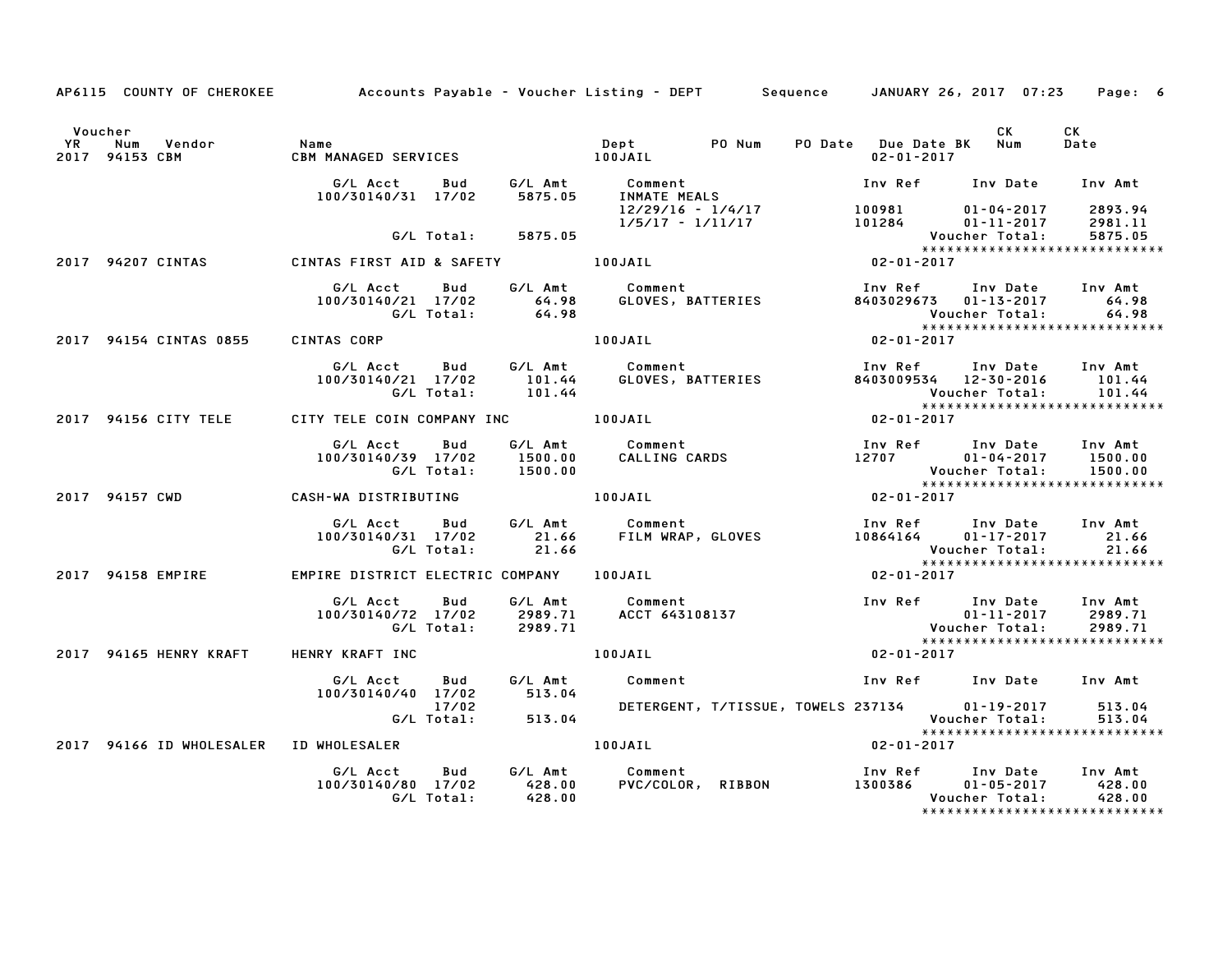| AP6115 COUNTY OF CHEROKEE                                                  |                                                     |                               | Accounts Payable – Voucher Listing – DEPT<br>Sequence                                                                                   |                                                                                                                                                | JANUARY 26, 2017 07:23                                               | Page: 7                                                        |
|----------------------------------------------------------------------------|-----------------------------------------------------|-------------------------------|-----------------------------------------------------------------------------------------------------------------------------------------|------------------------------------------------------------------------------------------------------------------------------------------------|----------------------------------------------------------------------|----------------------------------------------------------------|
| Voucher<br>YR<br>Num<br>Vendor<br>2017<br>94168 KS GAS                     | Name<br>KANSAS GAS SERVICE                          |                               | PO Num<br>Dept<br>PO Date<br>100JAIL                                                                                                    | <b>Due Date BK</b><br>$02 - 01 - 2017$                                                                                                         | CK<br>Num                                                            | СK<br>Date                                                     |
|                                                                            | G/L Acct<br>Bud<br>100/30140/72 17/02<br>G/L Total: | G/L Amt<br>649.24<br>649.24   | Comment<br>ACCT 510401545 1674911 36                                                                                                    | Inv Ref                                                                                                                                        | Inv Date<br>$01 - 09 - 2017$<br>Voucher Total:                       | Inv Amt<br>649.24<br>649.24<br>*****************************   |
| 94239 OBERBECK, J<br>2017                                                  | JIMMY D OBERBECK                                    |                               | 100JAIL                                                                                                                                 | $02 - 01 - 2017$                                                                                                                               |                                                                      |                                                                |
|                                                                            | G/L Acct<br>Bud<br>100/30140/89 17/02<br>G/L Total: | G/L Amt<br>240.00<br>240.00   | Comment<br>CONTRACT LABOR                                                                                                               | Inv Ref                                                                                                                                        | Inv Date<br>$01 - 20 - 2017$<br>Voucher Total:                       | Inv Amt<br>240.00<br>240.00<br>*****************************   |
| 2017 94169 PRO SOLUTIONS                                                   | PRO SOLUTIONS, LLC                                  |                               | 100JAIL                                                                                                                                 | 02-01-2017                                                                                                                                     |                                                                      |                                                                |
|                                                                            | G/L Acct<br>Bud<br>100/30140/72 17/02<br>G/L Total: | G/L Amt<br>1547.32<br>1547.32 | Comment<br>GAS SALES                                                                                                                    | Inv Ref<br>201612047                                                                                                                           | Inv Date<br>$01 - 11 - 2017$<br>Voucher Total:                       | Inv Amt<br>1547.32<br>1547.32                                  |
| 2017 94170 SOUTHERN UNIFOR SOUTHERN UNIFORM & EQUIPMENT                    |                                                     |                               | 100JAIL                                                                                                                                 | $02 - 01 - 2017$                                                                                                                               |                                                                      | *****************************                                  |
|                                                                            | G/L Acct<br>Bud<br>100/30140/22 17/02<br>17/02      | G/L Amt<br>315.96             | Comment<br>TROUSER, STRIPE<br><b>BLACK ULTRALITE</b><br><b>TROUSERS</b>                                                                 | Inv Ref<br>44130<br>43996<br>44543                                                                                                             | Inv Date<br>$01 - 10 - 2017$<br>$01 - 06 - 2017$<br>$01 - 18 - 2017$ | Inv Amt<br>149.99<br>97.99<br>67.98                            |
|                                                                            | G/L Total:                                          | 315.96                        |                                                                                                                                         |                                                                                                                                                | Voucher Total:                                                       | 315.96<br>*****************************                        |
| 2017 94171 TURNKEY                                                         | TURNKEY CORRECTIONS                                 |                               | 100JAIL                                                                                                                                 | $02 - 01 - 2017$                                                                                                                               |                                                                      |                                                                |
|                                                                            | G/L Acct<br>Bud<br>100/30140/39 17/02<br>17/02      | G/L Amt<br>2527.37            | Comment<br>PAPER, ENVELOPE, POSTCARD<br><b>CANTEEN SALES</b><br>RELEASE DEBIT CARD FEES<br><b>CANTEEN SALES</b><br><b>CANTEEN SALES</b> | Inv Ref<br>114620141231 12-31-2016<br>114620161231 12-31-2016<br>114620161231 12-31-2016<br>114620170107 01-07-2017<br>114620170114 01-14-2017 | Inv Date                                                             | Inv Amt<br>289.31<br>1073.86<br>19.00<br>479.62<br>665.58      |
|                                                                            | G/L Total:                                          | 2527.37                       |                                                                                                                                         |                                                                                                                                                | Voucher Total:                                                       | 2527.37                                                        |
| 2017 94164 4 STATE SIGNS                                                   | 4 STATE SIGNS                                       |                               | 100JAIL                                                                                                                                 | $02 - 01 - 2017$                                                                                                                               |                                                                      | *****************************                                  |
|                                                                            | G/L Acct<br>Bud<br>100/30140/80 17/02<br>G/L Total: | G/L Amt<br>110.50<br>110.50   | Comment<br><b>DECALS</b>                                                                                                                | Inv Ref<br>1172                                                                                                                                | Inv Date<br>$01 - 09 - 2017$<br>Voucher Total:                       | Inv Amt<br>110.50<br>110.50<br>*****************************   |
|                                                                            |                                                     |                               |                                                                                                                                         | <b>DEPT</b>                                                                                                                                    | Total:                                                               | 16884.27                                                       |
| 2017 94172 SEK REG JUVENIL SEK REGIONAL JUVENILE DETENTION CTR 100JUVENILE |                                                     |                               |                                                                                                                                         | $02 - 01 - 2017$                                                                                                                               |                                                                      |                                                                |
|                                                                            | G/L Acct<br>Bud<br>100/30170/89 17/02<br>G/L Total: | G/L Amt<br>8045.00<br>8045.00 | Comment<br>MONTHLY DETENTION FEE                                                                                                        | Inv Ref<br>6041                                                                                                                                | Inv Date<br>12-31-2016<br>Voucher Total:                             | Inv Amt<br>8045.00<br>8045.00<br>***************************** |
|                                                                            |                                                     |                               |                                                                                                                                         | <b>DEPT</b>                                                                                                                                    | Total:                                                               | 8045.00                                                        |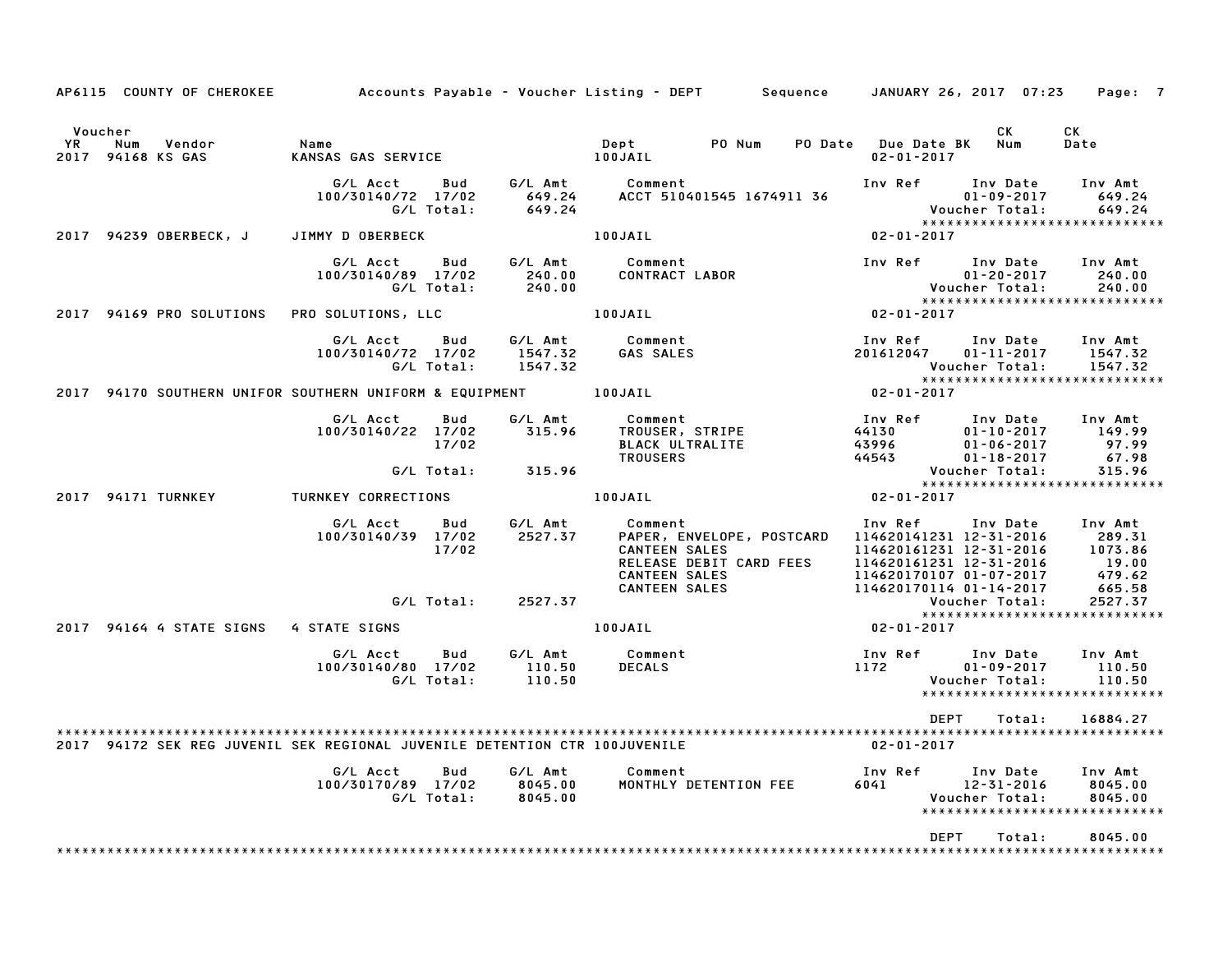|         |                         |  | AP6115 COUNTY OF CHEROKEE Accounts Payable - Voucher Listing - DEPT Sequence JANUARY 26, 2017 07:23 Page: 8                                                                                                                               |                                                       |                 |                               |
|---------|-------------------------|--|-------------------------------------------------------------------------------------------------------------------------------------------------------------------------------------------------------------------------------------------|-------------------------------------------------------|-----------------|-------------------------------|
| Voucher |                         |  |                                                                                                                                                                                                                                           |                                                       | CK <sub>2</sub> | <b>CK</b><br>Date             |
|         |                         |  | G/L Acct Bud G/L Amt Comment Inv Ref Inv Date Inv Amt<br>100/30060/74 17/02 70.59 ACCT 314237715 01-01-2017 70.59<br>G/L Total: 70.59 B/L Total: 70.59 Voucher Total: 70.59<br>2017 94175 FRANK FLET DOD FRANK FLETCHER DODGE 100SHERIF   |                                                       |                 |                               |
|         |                         |  |                                                                                                                                                                                                                                           |                                                       |                 |                               |
|         |                         |  | G/L Acct Bud G/L Amt Comment Inv Ref Inv Date Inv Amt<br>100/30060/25 17/02 469.86 PUMP, SEALS, GASKETS 94876 01-12-2017 469.86<br>G/L Total: 469.86 PUMP, SEALS, GASKETS 94876 Voucher Total: 469.86<br>2017 94177 JAY HATFIELD JAY HA   |                                                       |                 |                               |
|         |                         |  |                                                                                                                                                                                                                                           |                                                       |                 |                               |
|         |                         |  |                                                                                                                                                                                                                                           |                                                       |                 |                               |
|         |                         |  | 2017 94178 KANSASLAND KANSASLAND TIRE OF PITTSBURG 100SHERIFF 7 2017 2017                                                                                                                                                                 |                                                       |                 |                               |
|         |                         |  | G/L Acct Bud G/L Amt Comment Inv Ref Inv Date Inv Amt<br>100/30060/25 17/02 638.14 4 TIRES 168727 01-12-2017 266.76<br>2 TIRES 168747 01-12-2017 250.88<br>1 TIRE 168858 01-18-2017 120.50<br>G/L Total: 638.14 Voucher Total: 638.14<br> |                                                       |                 |                               |
|         |                         |  |                                                                                                                                                                                                                                           |                                                       |                 |                               |
|         | 2017 94206 LAKELAND     |  |                                                                                                                                                                                                                                           |                                                       |                 |                               |
|         |                         |  | G/L Acct Bud G/L Amt Comment 100/30060/83 17/02 392.14 CONTRACT CHARGES 147536 01–17–2017 392.14<br>100/30060/83 17/02 392.14 CONTRACT CHARGES 147536 01–17–2017 392.14<br>147536 Voucher Total: 392.14                                   | Voucher Total: 392.14<br>**************************** |                 |                               |
|         |                         |  | 2017 94179 MATTOX, C CAROL MATTOX $\overline{100}$ SHERIFF $\overline{94179}$ $02 - 01 - 2017$                                                                                                                                            |                                                       |                 |                               |
|         |                         |  | G/L Acct Bud G/L Amt Comment Inv Ref Inv Date Inv Amt<br>100/30060/22 17/02 25.94 ZIPPER, LABOR 01-10-2017 25.94<br>G/L Total: 25.94 25.94 Woucher Total: 25.94 25.94                                                                     |                                                       |                 |                               |
|         |                         |  | 2017 94180 MID CRIME MID-STATES ORGANIZED CRIME INFO CTR 100SHERIFF 7 7 24180 MID CRIME                                                                                                                                                   |                                                       |                 |                               |
|         |                         |  | 6/L Acct     Bud     G/L Amt        Comment                        Inv Ref     Inv Date    Inv Amt<br>100/30060/75   17/02       150.00      2017 MEMBERSHIP FEES          032019-1422   01-04-2017       150.00<br>6/L Total:            |                                                       |                 |                               |
|         | 2017 94181 MIKE CARPINO |  |                                                                                                                                                                                                                                           |                                                       |                 |                               |
|         |                         |  | G/L Acct Bud G/L Amt Comment Inv Ref Inv Date Inv Amt<br>100/30060/25 17/02 117.35 LABOR NO HEAT, RECALL 45785 01–06–2017 117.35<br>G/L Total: 117.35 LABOR NO HEAT, RECALL 45785 Voucher Total: 117.35                                   |                                                       |                 | ***************************** |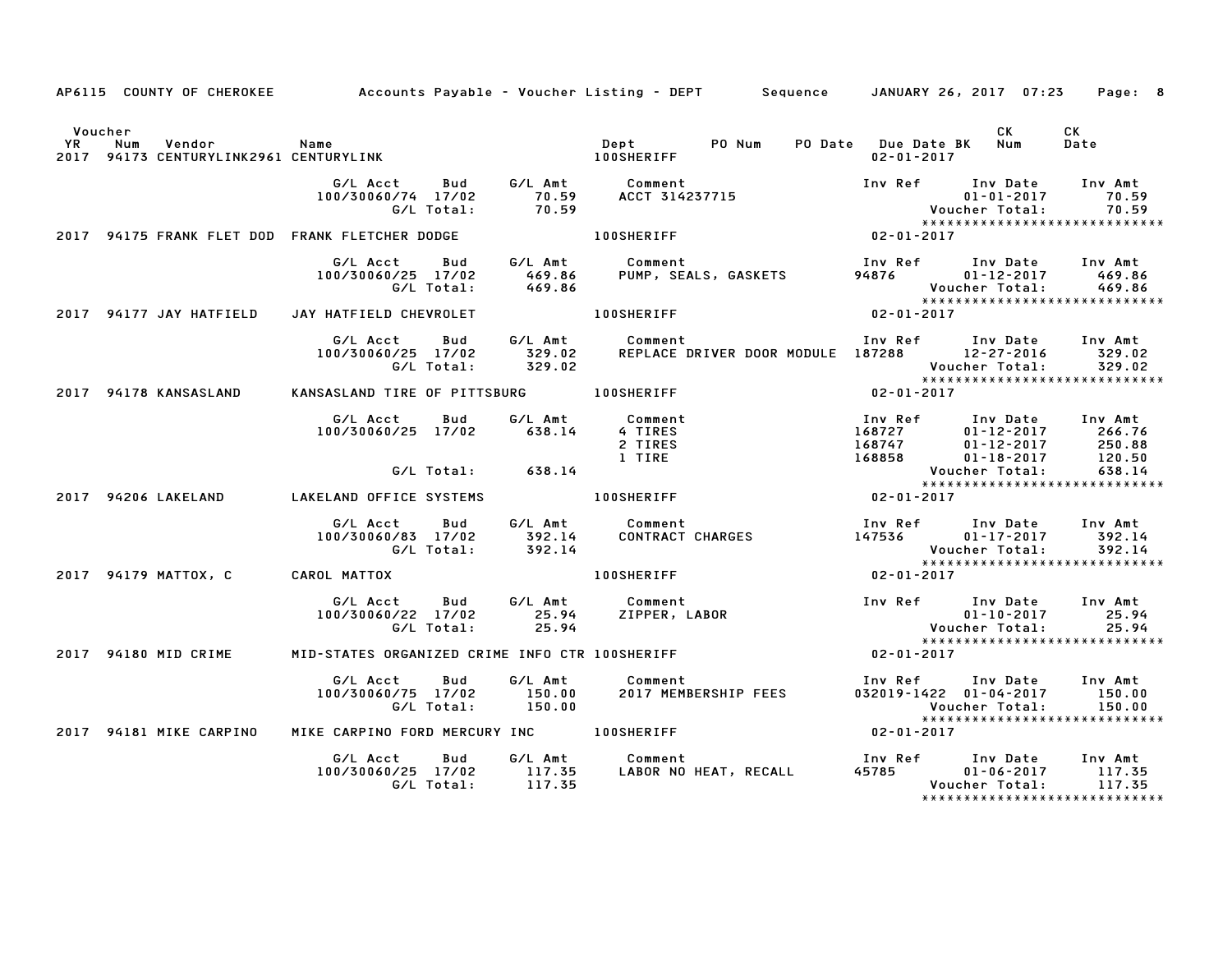|         | AP6115 COUNTY OF CHEROKEE Accounts Payable - Voucher Listing - DEPT Sequence JANUARY 26, 2017 07:23 Page: 9                                                                                                                                                                                                                                                                                                                    |                       |                                                                                                                  |            |
|---------|--------------------------------------------------------------------------------------------------------------------------------------------------------------------------------------------------------------------------------------------------------------------------------------------------------------------------------------------------------------------------------------------------------------------------------|-----------------------|------------------------------------------------------------------------------------------------------------------|------------|
| Voucher |                                                                                                                                                                                                                                                                                                                                                                                                                                |                       | CK L                                                                                                             | CK<br>Date |
|         | $2017\quad94184\t   \t\tPITTSBURG \text{ AUT} \begin{minipage}{0.8331.01\textwidth} \begin{minipage}{0.8331.025\textwidth} \begin{minipage}{0.8331.03\textwidth} \begin{minipage}{0.8331.04\textwidth} \begin{minipage}{0.8331.04\textwidth} \begin{minipage}{0.8331.04\textwidth} \begin{minipage}{0.8331.04\textwidth} \begin{minipage}{0.8331.04\textwidth} \begin{minipage}{0.8331.04\textwidth} \begin{minipage}{0.8331.$ |                       |                                                                                                                  |            |
|         |                                                                                                                                                                                                                                                                                                                                                                                                                                |                       |                                                                                                                  |            |
|         |                                                                                                                                                                                                                                                                                                                                                                                                                                |                       |                                                                                                                  |            |
|         |                                                                                                                                                                                                                                                                                                                                                                                                                                |                       |                                                                                                                  |            |
|         | G/LAcct Bud G/LAmt Comment Inv Ref Inv Date Inv Amt<br>100/30060/25 17/02 150.00 TINT, BAND TINT 1084 01-09-2017 150.00<br>G/LTotal: 150.00 100SHERIFF 102-01-2017 150.00<br>KOTA SMITH 100SHERIFF 100SHERIFF 102-01-2017                                                                                                                                                                                                      |                       |                                                                                                                  |            |
|         |                                                                                                                                                                                                                                                                                                                                                                                                                                |                       |                                                                                                                  |            |
|         | G/L Acct Bud G/L Amt Comment<br>100/30060/88 17/02 302.72<br>100/30060/30 17/02 40.54<br>6/L Total: 343.26                                                                                                                                                                                                                                                                                                                     |                       | Voucher Total: 343.26                                                                                            |            |
|         |                                                                                                                                                                                                                                                                                                                                                                                                                                |                       |                                                                                                                  |            |
|         |                                                                                                                                                                                                                                                                                                                                                                                                                                |                       |                                                                                                                  |            |
|         |                                                                                                                                                                                                                                                                                                                                                                                                                                |                       |                                                                                                                  |            |
|         | 2017 94186 SYMBOL SYMBOL ARTS                                                                                                                                                                                                                                                                                                                                                                                                  | 100SHERIFF 02-01-2017 |                                                                                                                  |            |
|         | G/L Acct  Bud  G/L Amt  Comment<br>100/30060/22 17/02  75.00  ART CHARGE<br>G/L Total:  75.00                                                                                                                                                                                                                                                                                                                                  |                       | Inv Ref Inv Date Inv Amt<br>$0272802$ $12-30-2016$ 75.00<br>Voucher Total: 75.00<br>**************************** |            |
|         | ++++<br>+++++<br>02-01-2017  00SHERIFF   100SHERIFF   02-01-2017   1012-01-2017   02-01-2017                                                                                                                                                                                                                                                                                                                                   |                       |                                                                                                                  |            |
|         |                                                                                                                                                                                                                                                                                                                                                                                                                                |                       | Voucher Total:<br>*****************************                                                                  |            |
|         |                                                                                                                                                                                                                                                                                                                                                                                                                                |                       | DEPT<br>Total:                                                                                                   | 3604.17    |
|         |                                                                                                                                                                                                                                                                                                                                                                                                                                |                       |                                                                                                                  |            |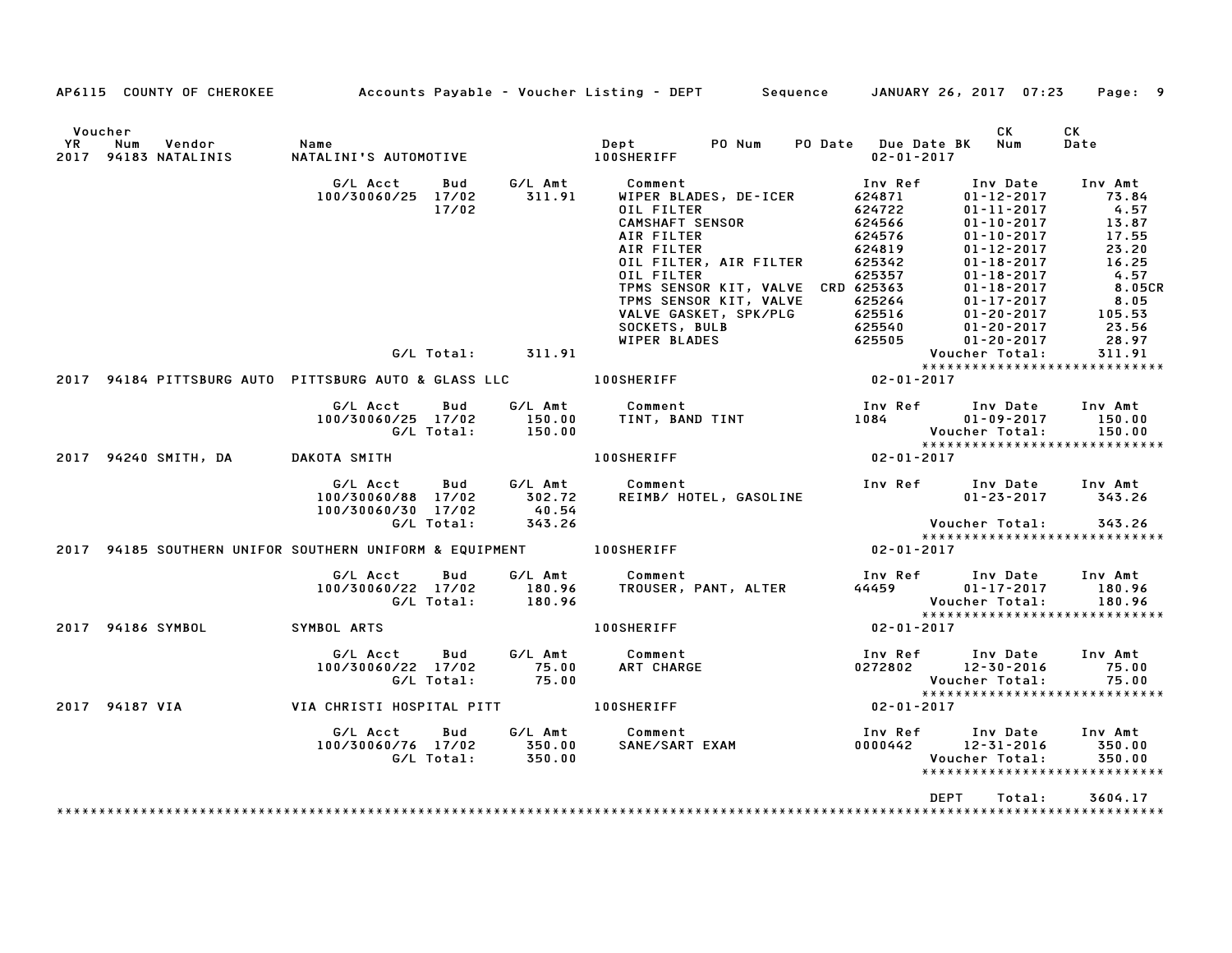| AP6115 COUNTY OF CHEROKEE                                         | Accounts Payable – Voucher Listing – DEPT         Sequence     JANUARY 26, 2017  07:23 |                                      |                                          |                                                                                                               | Page: 10                                                                                                      |
|-------------------------------------------------------------------|----------------------------------------------------------------------------------------|--------------------------------------|------------------------------------------|---------------------------------------------------------------------------------------------------------------|---------------------------------------------------------------------------------------------------------------|
| Voucher<br><b>YR</b><br>Num<br>Vendor<br>2017 94208 COLUMBUS NEWS | Name<br>COLUMBUS NEWS REPORT                                                           |                                      | PO Num<br>Dept<br><b>100TREAS</b>        | PO Date Due Date BK<br>$02 - 01 - 2017$                                                                       | CK<br>CK<br>Num<br>Date                                                                                       |
|                                                                   | G/L Acct<br>Bud<br>100/30030/75 17/02                                                  | G/L Amt<br>132.00                    | Comment<br>1 YEAR SUBSCRIPTION           | Inv Ref<br>3136                                                                                               | Inv Date<br>Inv Amt<br>$01 - 16 - 2017$<br>132.00                                                             |
|                                                                   | G/L Total:                                                                             | 132.00                               | <b>COUNTY TREASURER</b>                  |                                                                                                               | Voucher Total:<br>132.00<br>******************************                                                    |
|                                                                   |                                                                                        |                                      |                                          | <b>DEPT</b>                                                                                                   | Total:<br>132.00                                                                                              |
| 2017 94188 CORPORATE                                              | <b>CORPORATE BUSINESS SYSTEMS</b>                                                      | 103                                  |                                          | $02 - 01 - 2017$                                                                                              |                                                                                                               |
|                                                                   | G/L Acct<br>Bud<br>103/30103/83 17/02<br>G/L Total:                                    | G/L Amt<br>11.22<br>11.22            | Comment<br>CONTRACT CHARGES              | Inv Ref<br>440844                                                                                             | Inv Date<br>Inv Amt<br>$01 - 10 - 2017$<br>11.22<br>Voucher Total:<br>11.22<br>****************************** |
|                                                                   |                                                                                        |                                      |                                          | <b>DEPT</b>                                                                                                   | Total:<br>11.22                                                                                               |
| 2017 94255 ANDERSON, R                                            | R NEAL ANDERSON                                                                        |                                      | <b>110HWY</b>                            | $02 - 01 - 2017$                                                                                              |                                                                                                               |
|                                                                   | G/L Acct<br>Bud<br>110/30110/86 17/02<br>G/L Total:                                    | G/L Amt<br>40.00<br>40.00            | Comment<br>CELL PHONE STIPEND            | Inv Ref                                                                                                       | Inv Date<br>Inv Amt<br>$02 - 01 - 2017$<br>40.00<br>Voucher Total:<br>40.00<br>*****************************  |
| 2017 94163 APPLE                                                  | APPLEMARKET                                                                            |                                      | <b>110HWY</b>                            | $02 - 01 - 2017$                                                                                              |                                                                                                               |
|                                                                   | G/L Acct<br>Bud<br>110/30110/42 17/02<br>G/L Total:                                    | G/L Amt<br>8.55<br>8.55              | Comment<br>LEMON WIPE                    | Inv Ref<br>2918768                                                                                            | Inv Date<br>Inv Amt<br>$01 - 11 - 2017$<br>8.55<br>Voucher Total:<br>8.55<br>*****************************    |
| 2017 94205 CLEAN                                                  | CLEAN THE UNIFORM CO JOPLIN 110HWY                                                     |                                      |                                          | $02 - 01 - 2017$                                                                                              |                                                                                                               |
|                                                                   | G/L Acct<br>Bud<br>110/30110/80 17/02<br>G/L Total:                                    | G/L Amt<br>83.84<br>83.84            | Comment<br>MAT, AIR FRESH, SOAP          | Inv Ref<br>21188813                                                                                           | Inv Date<br>Inv Amt<br>$01 - 20 - 2017$<br>83.84<br>Voucher Total:<br>83.84<br>*****************************  |
| 2017 94254 COLLINS, P                                             | PATRICK W COLLINS                                                                      |                                      | 110HWY                                   | $02 - 01 - 2017$                                                                                              |                                                                                                               |
|                                                                   | G/L Acct<br>Bud<br>110/30110/86 17/02<br>110/30110/73 17/02<br>G/L Total:              | G/L Amt<br>40.00<br>375.00<br>415.00 | Comment<br>CELL PHONE STIPEND<br>MILEAGE | Inv Ref                                                                                                       | Inv Date<br>Inv Amt<br>40.00<br>$02 - 01 - 2017$<br>$02 - 01 - 2017$<br>375.00<br>Voucher Total:<br>415.00    |
| 2017 94140 EMPIRE                                                 | EMPIRE DISTRICT ELECTRIC COMPANY                                                       |                                      | 110HWY                                   | $02 - 01 - 2017$                                                                                              | ******************************                                                                                |
|                                                                   | G/L Acct<br>Bud<br>110/30110/72 17/02                                                  | G/L Amt<br>900.49                    | Comment<br><b>ELECTRIC</b>               | Inv Ref<br>$049852 - 69 - 2$ $01 - 12 - 2017$<br>854931-63-1 01-12-2017<br>$906398 - 41 - 7$ $01 - 12 - 2017$ | Inv Amt<br>Inv Date<br>163.10<br>163.86<br>573.53                                                             |
|                                                                   | G/L Total:                                                                             | 900.49                               |                                          |                                                                                                               | Voucher Total:<br>900.49<br>*****************************                                                     |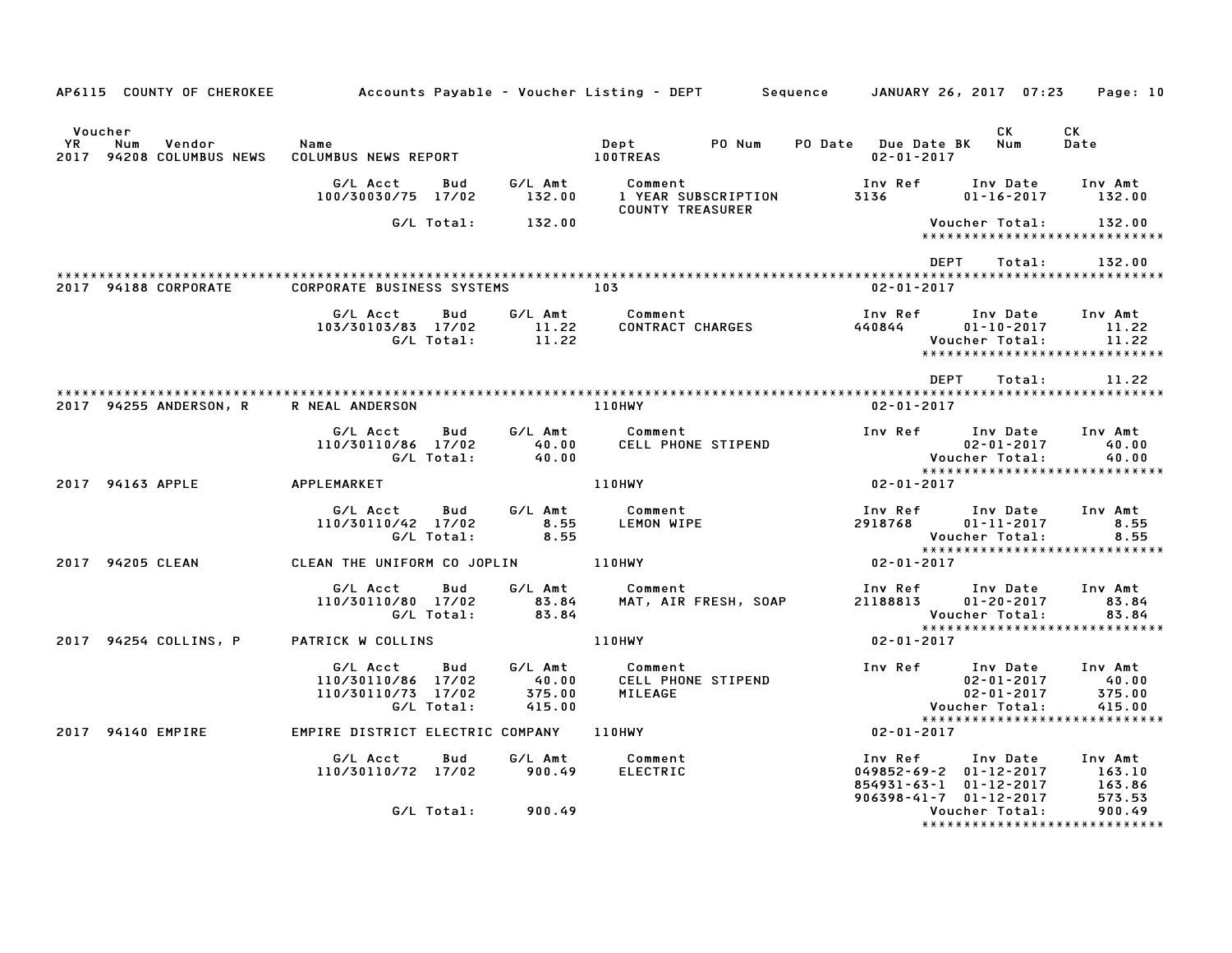|         |                                                    |                                                                                        |       | AP6115 COUNTY OF CHEROKEE Accounts Payable - Voucher Listing - DEPT Sequence JANUARY 26, 2017 07:23 Page: 11                                                                                                                       |                                                                            |                                                                                                                                                    |            |
|---------|----------------------------------------------------|----------------------------------------------------------------------------------------|-------|------------------------------------------------------------------------------------------------------------------------------------------------------------------------------------------------------------------------------------|----------------------------------------------------------------------------|----------------------------------------------------------------------------------------------------------------------------------------------------|------------|
| Voucher | YR Num Vendor   Name<br>2017 94146 FABICK   JOHN F |                                                                                        |       |                                                                                                                                                                                                                                    |                                                                            | CK L                                                                                                                                               | CK<br>Date |
|         |                                                    | G/L Acct<br><b>Bud</b><br>110/30110/79 17/02                                           |       | G/L Amt Comment<br>449.63 SEAL<br>STRIP-WEAR<br>-- STRIP-WEAR                                                                                                                                                                      |                                                                            | Inv Ref Inv Date Inv Amt<br>PIJ00309953 01-06-2017 7.78<br>PIJ00310298 01-12-2017 228.77<br>PIJ00310297 01-12-2017 213.08<br>Voucher Total: 449.63 |            |
|         |                                                    | G/L Total: 449.63                                                                      |       |                                                                                                                                                                                                                                    |                                                                            |                                                                                                                                                    |            |
|         |                                                    | 2017 94148 FROST OIL        FROST OIL COMPANY                                          |       | 110HWY                                                                                                                                                                                                                             | vouc<br>*****<br>02-01-2017                                                |                                                                                                                                                    |            |
|         |                                                    | G/L Acct Bud G/L Amt Comment<br>110/30110/79 17/02 466.04                              |       |                                                                                                                                                                                                                                    |                                                                            |                                                                                                                                                    |            |
|         |                                                    |                                                                                        |       |                                                                                                                                                                                                                                    |                                                                            |                                                                                                                                                    |            |
|         | 2017 94160 HYSPECO HYSPECO INC                     |                                                                                        |       | 110HWY                                                                                                                                                                                                                             | $02 - 01 - 2017$                                                           |                                                                                                                                                    |            |
|         |                                                    |                                                                                        |       | G/L Acct Bud G/L Amt Comment Inv Ref Inv Date Inv Amt<br>110/30110/79 17/02 260.00 INSPECTED & POLISHED PARTS A34066-001 01-09-2017 260.00<br>6/L Total: 260.00 260.00 Voucher Total: 260.00                                       |                                                                            |                                                                                                                                                    |            |
|         |                                                    | 2017 94209 JENKINS DIESEL JENKINS DIESEL POWER INC 110HWY                              |       |                                                                                                                                                                                                                                    | $02 - 01 - 2017$                                                           |                                                                                                                                                    |            |
|         |                                                    | 110/30110/79 17/02 77.76 PARTS<br>G/L Total: 77.76 PARTS                               |       |                                                                                                                                                                                                                                    |                                                                            | Inv Ref       Inv Date     Inv Amt<br>348912           01-20-2017           77.76<br>Voucher Total: 77.76<br>****************************          |            |
|         | 2017 94176 K-7 SALES                               | K-7 SALES & SERVICE                                                                    |       | 110HWY                                                                                                                                                                                                                             | $02 - 01 - 2017$                                                           |                                                                                                                                                    |            |
|         |                                                    | G/L Acct  Bud  G/L Amt  Comment<br>110/30110/79  17/02   41.33   CHAIN<br>G/L Total:   | 41.33 |                                                                                                                                                                                                                                    | Inv Ref Inv Date Inv Amt<br>12183 10-10-2017 41.33<br>Voucher Total: 41.33 | *****************************                                                                                                                      |            |
|         | 2017 94224 KANSAS ASSOC                            | KANSAS ASSOCIATION OF COUNTIES 110HWY                                                  |       |                                                                                                                                                                                                                                    | $02 - 01 - 2017$                                                           |                                                                                                                                                    |            |
|         |                                                    |                                                                                        |       | 6/L Acct     Bud     G/L Amt        Comment                          Inv Ref     Inv Date    Inv Amt<br>110/30110/75   17/02       410.00       2017 SUBSCRIPTION                12216        12-07-2017      410.00<br>6/L Total: |                                                                            |                                                                                                                                                    |            |
|         | 2017 94161 KANSASLAND                              | KANSASLAND TIRE OF PITTSBURG 110HWY                                                    |       |                                                                                                                                                                                                                                    | $02 - 01 - 2017$                                                           |                                                                                                                                                    |            |
|         |                                                    | G/L Acct Bud G/L Amt Comment<br>110/30110/33 17/02 2202.19 TIRES<br>G/L Total: 2202.19 |       |                                                                                                                                                                                                                                    |                                                                            |                                                                                                                                                    | 2202.19    |
|         |                                                    |                                                                                        |       |                                                                                                                                                                                                                                    |                                                                            | Voucher Total:<br>******************************                                                                                                   |            |
|         |                                                    | 2017 94223 KCHA MCPHERSON KANSAS COUNTY HIGHWAY ASSOCIATION 110HWY                     |       |                                                                                                                                                                                                                                    | $02 - 01 - 2017$                                                           |                                                                                                                                                    |            |
|         |                                                    | G/L Acct<br><b>Bud</b><br>110/30110/75 17/02 65.00<br>G/L Total: 65.00                 |       |                                                                                                                                                                                                                                    |                                                                            | $01 - 01 - 2017$ 65.00<br>Voucher Total:<br>*****************************                                                                          | 65.00      |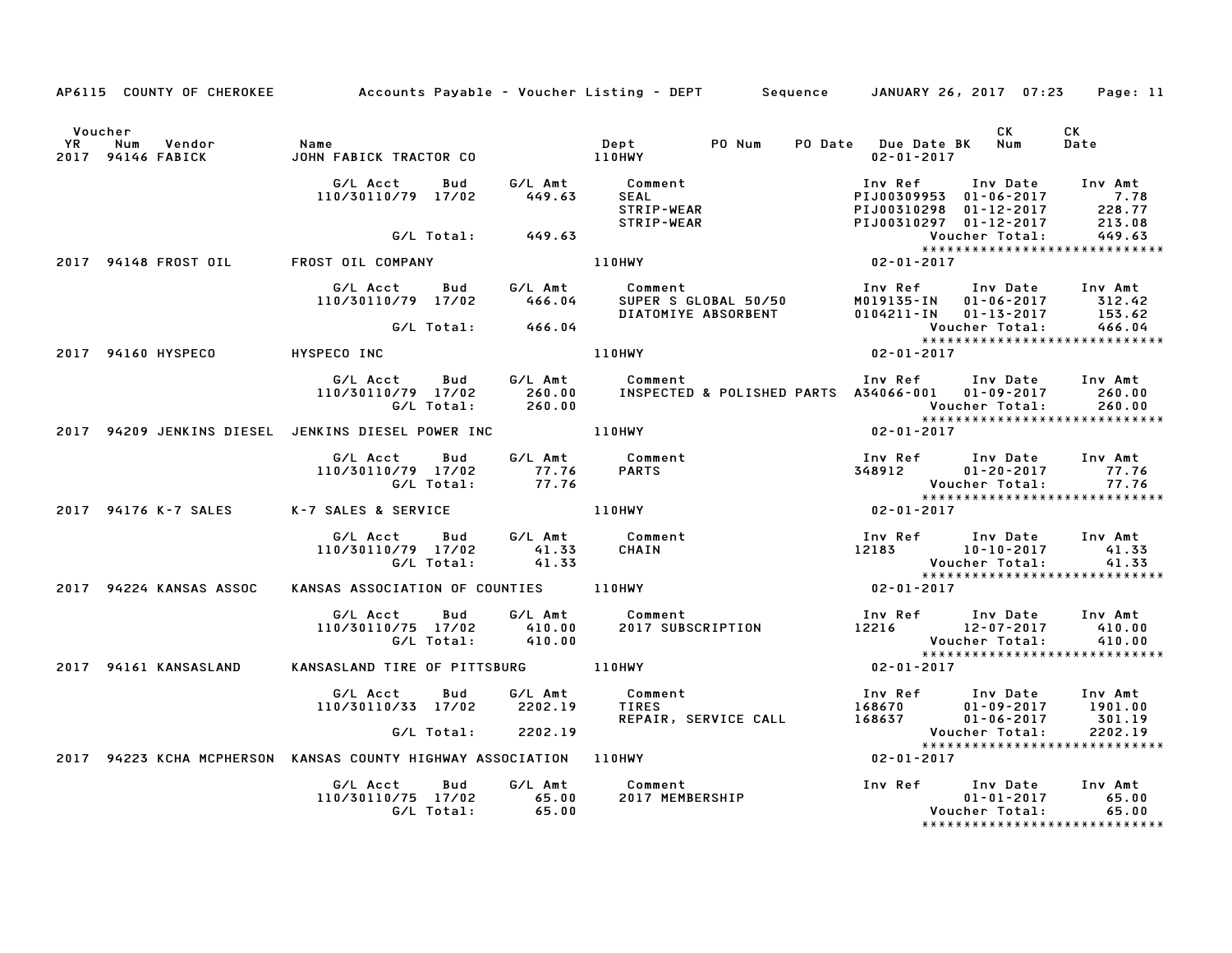|               | AP6115 COUNTY OF CHEROKEE                   |                     |                                       |                   |                               | Accounts Payable – Voucher Listing – DEPT       Sequence     JANUARY 26, 2017  07:23   |                       |                                                                                             |                                                                                                                                                      | Page: 12                                                                      |
|---------------|---------------------------------------------|---------------------|---------------------------------------|-------------------|-------------------------------|----------------------------------------------------------------------------------------|-----------------------|---------------------------------------------------------------------------------------------|------------------------------------------------------------------------------------------------------------------------------------------------------|-------------------------------------------------------------------------------|
|               |                                             |                     |                                       |                   |                               |                                                                                        |                       |                                                                                             |                                                                                                                                                      |                                                                               |
| Voucher<br>YR | Num<br>Vendor<br>2017 94241 KDHE WASTE      | Name<br><b>KDHE</b> |                                       |                   |                               | Dept<br>110HWY                                                                         | PO Num                | PO Date Due Date BK<br>$02 - 01 - 2017$                                                     | CK<br>Num                                                                                                                                            | CK<br>Date                                                                    |
|               |                                             |                     | G/L Acct<br>110/30110/75 17/02        | Bud               | G/L Amt<br>150.00             | Comment<br>MANAGEMENT FUND                                                             | 2017 HAZARDOUS WASTE  | Inv Ref<br>2017 — 2017                                                                      | Inv Date<br>$01 - 24 - 2017$                                                                                                                         | Inv Amt<br>150.00                                                             |
|               |                                             |                     |                                       | G/L Total:        | 150.00                        |                                                                                        |                       |                                                                                             | Voucher Total:                                                                                                                                       | 150.00                                                                        |
|               | 2017 94200 MCCABE IND                       |                     | MCCABE INDUSTRIAL MINERALS INC 110HWY |                   |                               |                                                                                        |                       | 02-01-2017                                                                                  |                                                                                                                                                      | *****************************                                                 |
|               |                                             |                     | G/L Acct<br>110/30110/34 17/02        | Bud               | G/L Amt<br>5129.39            | Comment<br>ROAD MATERIAL                                                               |                       | Inv Ref                                                                                     | Inv Date<br>$01 - 10 - 2017$                                                                                                                         | Inv Amt<br>2805.82                                                            |
|               |                                             |                     |                                       | G/L Total:        | 5129.39                       |                                                                                        |                       |                                                                                             | $01 - 09 - 2017$<br>Voucher Total:                                                                                                                   | 2323.57<br>5129.39                                                            |
|               |                                             |                     |                                       |                   |                               |                                                                                        |                       |                                                                                             |                                                                                                                                                      | *****************************                                                 |
|               | 2017 94159 MFA OIL                          |                     | MFA OIL - NEOSHO 1055                 |                   |                               | 110HWY                                                                                 |                       | 02-01-2017                                                                                  |                                                                                                                                                      |                                                                               |
|               |                                             |                     | G/L Acct<br>110/30110/31 17/02        | Bud               | G/L Amt<br>3803.92            | Comment<br>DIESEL                                                                      |                       | Inv Ref<br>95095903<br>95095901<br>95095899<br>95095890<br>95095902<br>95095900<br>95095891 | Inv Date<br>$01 - 12 - 2017$<br>$01 - 12 - 2017$<br>$01 - 12 - 2017$<br>$01 - 11 - 2017$<br>$01 - 12 - 2017$<br>$01 - 12 - 2017$<br>$01 - 11 - 2017$ | Inv Amt<br>487.90<br>519.10<br>557.23<br>430.97<br>546.10<br>405.06<br>345.95 |
|               |                                             |                     |                                       |                   |                               |                                                                                        |                       | 95095889                                                                                    | $01 - 11 - 2017$                                                                                                                                     | 511.61                                                                        |
|               |                                             |                     |                                       |                   | G/L Total: 3803.92            |                                                                                        |                       |                                                                                             | Voucher Total:                                                                                                                                       | 3803.92<br>*****************************                                      |
|               | 2017 94174 MIDWEST MINERAL MIDWEST MINERALS |                     |                                       |                   |                               | <b>110HWY</b>                                                                          |                       | 02-01-2017                                                                                  |                                                                                                                                                      |                                                                               |
|               |                                             |                     | G/L Acct<br>110/30110/35 16/02        | Bud<br>G/L Total: | G/L Amt<br>4460.64<br>4460.64 | Comment<br><b>ROCK</b>                                                                 |                       | Inv Ref<br>148229<br>148228<br>148227                                                       | Inv Date<br>12-31-2016<br>12-31-2016<br>12-31-2016<br>Voucher Total:                                                                                 | Inv Amt<br>109.65<br>4223.18<br>127.81<br>4460.64                             |
|               |                                             |                     |                                       |                   |                               |                                                                                        |                       |                                                                                             |                                                                                                                                                      | *****************************                                                 |
|               | 2017 94143 MUNICIPAL                        |                     | MUNICIPAL INDUSTRIAL SUPPLY           |                   |                               | 110HWY                                                                                 |                       | 02-01-2017                                                                                  |                                                                                                                                                      |                                                                               |
|               |                                             |                     | G/L Acct<br>110/30110/79 17/02        | Bud<br>G/L Total: | G/L Amt<br>565.40<br>565.40   | Comment                                                                                | MOWER BLADE, NUT LOCK | Inv Ref<br>2778 — 1                                                                         | Inv Date<br>$01 - 12 - 2017$<br>Voucher Total:                                                                                                       | Inv Amt<br>565.40<br>565.40                                                   |
|               | 2017 94167 NATALINIS                        |                     | NATALINI'S AUTOMOTIVE                 |                   |                               | 110HWY                                                                                 |                       | $02 - 01 - 2017$                                                                            |                                                                                                                                                      | ******************************                                                |
|               |                                             |                     | G/L Acct<br>110/30110/79 17/02        | Bud               | G/L Amt<br>901.47             | Comment<br><b>BRAKE PADS</b><br>OIL FILTER<br><b>PATCH</b><br>FILTER KIT<br>DE-ICER    |                       | Inv Ref<br>624470<br>624479<br>624571<br>624817<br>624942                                   | Inv Date<br>$01 - 09 - 2017$<br>$01 - 09 - 2017$<br>$01 - 10 - 2017$<br>$01 - 12 - 2017$<br>$01 - 13 - 2017$                                         | Inv Amt<br>83.98<br>31.56<br>44.54<br>89.38<br>35.88                          |
|               |                                             |                     |                                       |                   |                               | FILTER KIT<br>STARTING FLUID<br><b>GREASE GUN</b><br>NEW COMPRESSER<br><b>RETAINER</b> | HOSE END, FITTING     | 624956<br>624706<br>625418<br>625404<br>625677<br>625726                                    | $01 - 13 - 2017$<br>$01 - 11 - 2017$<br>$01 - 19 - 2017$<br>$01 - 19 - 2017$<br>$01 - 23 - 2017$<br>$01 - 23 - 2017$                                 | 56.98<br>74.44<br>27.35<br>24.24<br>427.63<br>5.49                            |
|               |                                             |                     |                                       | G/L Total:        | 901.47                        |                                                                                        |                       |                                                                                             | Voucher Total:                                                                                                                                       | 901.47<br>*****************************                                       |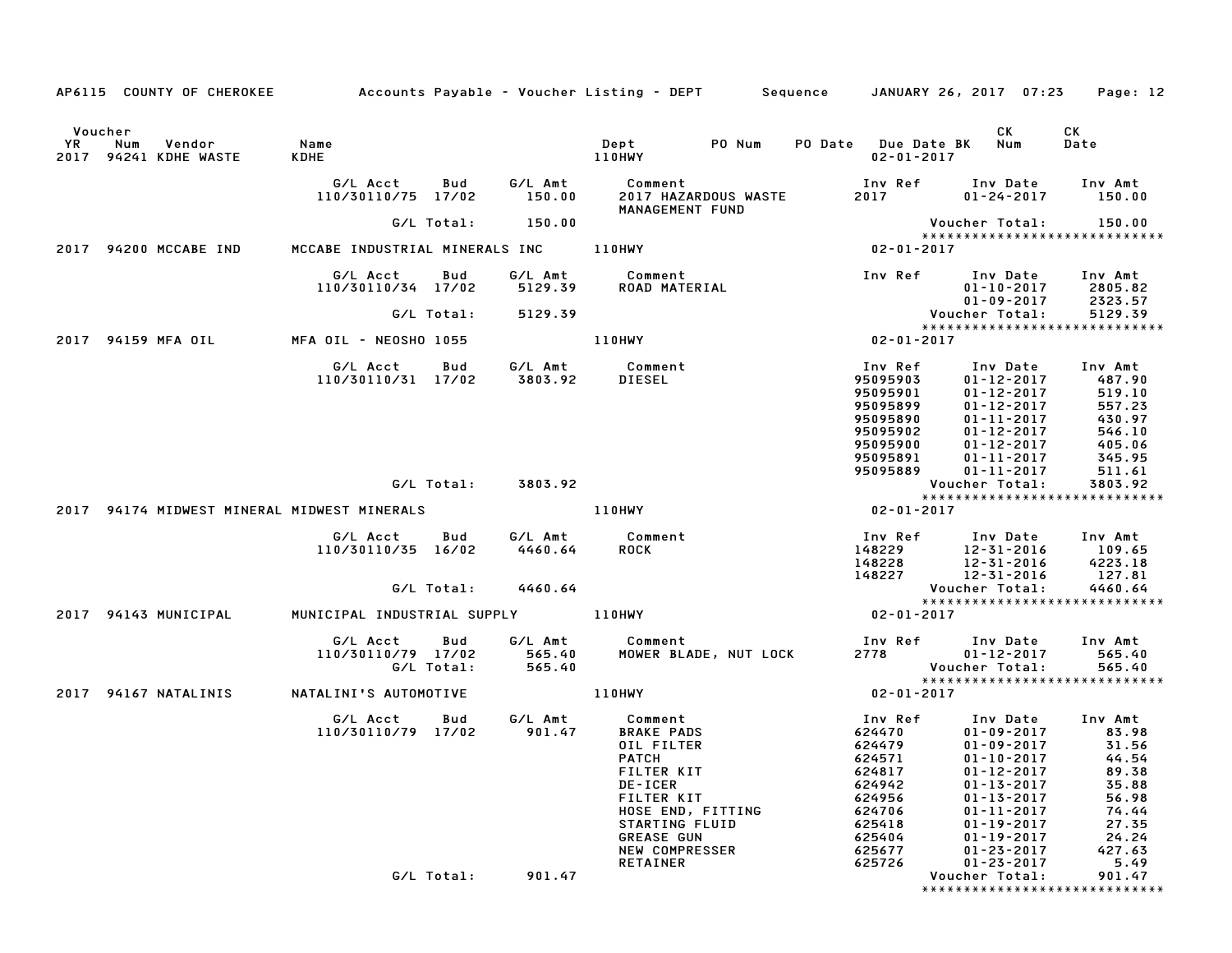|               |                                       |                                                               |            |                                      | AP6115 COUNTY OF CHEROKEE Accounts Payable – Voucher Listing – DEPT Sequence JANUARY 26, 2017 07:23 Page: 13 |                                             |                                             |                                                   |
|---------------|---------------------------------------|---------------------------------------------------------------|------------|--------------------------------------|--------------------------------------------------------------------------------------------------------------|---------------------------------------------|---------------------------------------------|---------------------------------------------------|
| Voucher<br>YR | Num<br>Vendor<br>2017 94210 NPS       | Name<br>NORTON POWER SYSTEMS                                  |            |                                      | CK CK<br>PO Num<br>Dept<br>110HWY                                                                            | PO Date Due Date BK Num<br>$02 - 01 - 2017$ |                                             | Date                                              |
|               |                                       | G/L Acct<br>110/30110/79 17/02                                |            | Bud G/LAmt<br>288.00                 | Comment<br>GENERATOR BLOCK HEATER<br><b>REPLACEMENT</b>                                                      | Inv Ref<br>7453                             | Inv Date Inv Amt<br>$01 - 19 - 2017$ 288.00 |                                                   |
|               |                                       |                                                               |            | G/L Total: 288.00                    |                                                                                                              |                                             | Voucher Total:                              | 288.00                                            |
|               | 2017 94253 PURCELL                    | PURCELL TIRE & RUBBER COMPANY 110HWY                          |            |                                      |                                                                                                              | 02-01-2017                                  |                                             | *****************************                     |
|               |                                       | G/L Acct Bud<br>110/30110/33 17/02                            | G/L Total: | G/L Amt<br>525.00<br>525.00          | Comment<br>TIRE                                                                                              | Inv Ref Inv Date<br>2615322                 | $01 - 24 - 2017$<br>Voucher Total:          | Inv Amt<br>525.00<br>525.00                       |
|               | 2017 94162 SAFETY                     |                                                               |            |                                      |                                                                                                              | $02 - 01 - 2017$                            |                                             |                                                   |
|               |                                       | G/LAcct Bud<br>110/30110/42 16/02 285.95<br>G/L Total: 285.95 |            | G/L Amt                              | Comment<br>SHOP TOWELS 16-122978B 12-30-2016                                                                 | Inv Ref Inv Date Inv Amt                    | Voucher Total:                              | 285.95<br>285.95                                  |
|               | 2017 94155 VIA                        | VIA CHRISTI HOSPITAL PITT AND ANNY                            |            |                                      |                                                                                                              | $02 - 01 - 2017$                            |                                             |                                                   |
|               |                                       | G/L Acct<br>110/30110/89 17/02                                | Bud        | G/L Amt<br>50.00<br>G/L Total: 50.00 | Comment<br>Comment<br>DOT ANNUAL FEE                                                                         | Inv Ref Inv Date<br>3905 2007               | $01 - 11 - 2017$<br>Voucher Total:          | Inv Amt<br>50.00<br>50.00                         |
|               |                                       |                                                               |            |                                      |                                                                                                              | DEPT                                        | Total:                                      | 21579.60                                          |
|               | 2017 94225 CARDMEMBER                 | CHASE CARD SERVICES                                           |            |                                      | 140HEALTH                                                                                                    | 02-01-2017                                  |                                             |                                                   |
|               |                                       | G/L Acct<br>140/30140/21 17/02                                | Bud        | G/L Amt<br>61.95                     | Comment<br>ACCT I                                                                                            | Inv Ref Inv Date Inv Amt                    |                                             |                                                   |
|               |                                       |                                                               |            |                                      | <b>BLUEDOG INK</b><br>SPANGLER CANDY<br>HEALTH DEPT                                                          |                                             | 01-12-2017<br>$01 - 06 - 2017$              | 31.94<br>30.01                                    |
|               |                                       |                                                               |            | $G/L$ Total: 61.95                   |                                                                                                              |                                             | Voucher Total:                              | 61.95                                             |
|               | 2017 94238 ELLIOTT, B BETHA K ELLIOTT |                                                               |            |                                      | <b>140HEALTH</b>                                                                                             | $02 - 01 - 2017$                            |                                             | *****************************                     |
|               |                                       | G/L Acct<br>140/30140/73 17/02                                |            | Bud G/LAmt<br>166.57                 | Comment<br>MILEAGE 1/9 - 1/20<br>REIMB BATTERIES                                                             |                                             | Inv Ref Inv Date<br>$01 - 23 - 2017$        | Inv Amt<br>161.57<br>5.00                         |
|               |                                       |                                                               |            | G/L Total: 166.57                    |                                                                                                              |                                             | Voucher Total:                              | 166.57                                            |
|               | 2017 94226 EMPIRE                     |                                                               |            |                                      | EMPIRE DISTRICT ELECTRIC COMPANY 140HEALTH                                                                   | 02-01-2017                                  |                                             | *****************************                     |
|               |                                       | G/L Acct<br>140/30140/73 17/02 530.12                         | <b>Bud</b> | G/L Amt                              | Comment<br><b>HEALTH DEPT</b>                                                                                | Inv Ref Inv Date Inv Amt                    |                                             |                                                   |
|               |                                       |                                                               |            | G/L Total: 530.12                    | ACCT 616527-32-1                                                                                             |                                             | $01 - 19 - 2017$<br>Voucher Total:          | 530.12<br>530.12<br>***************************** |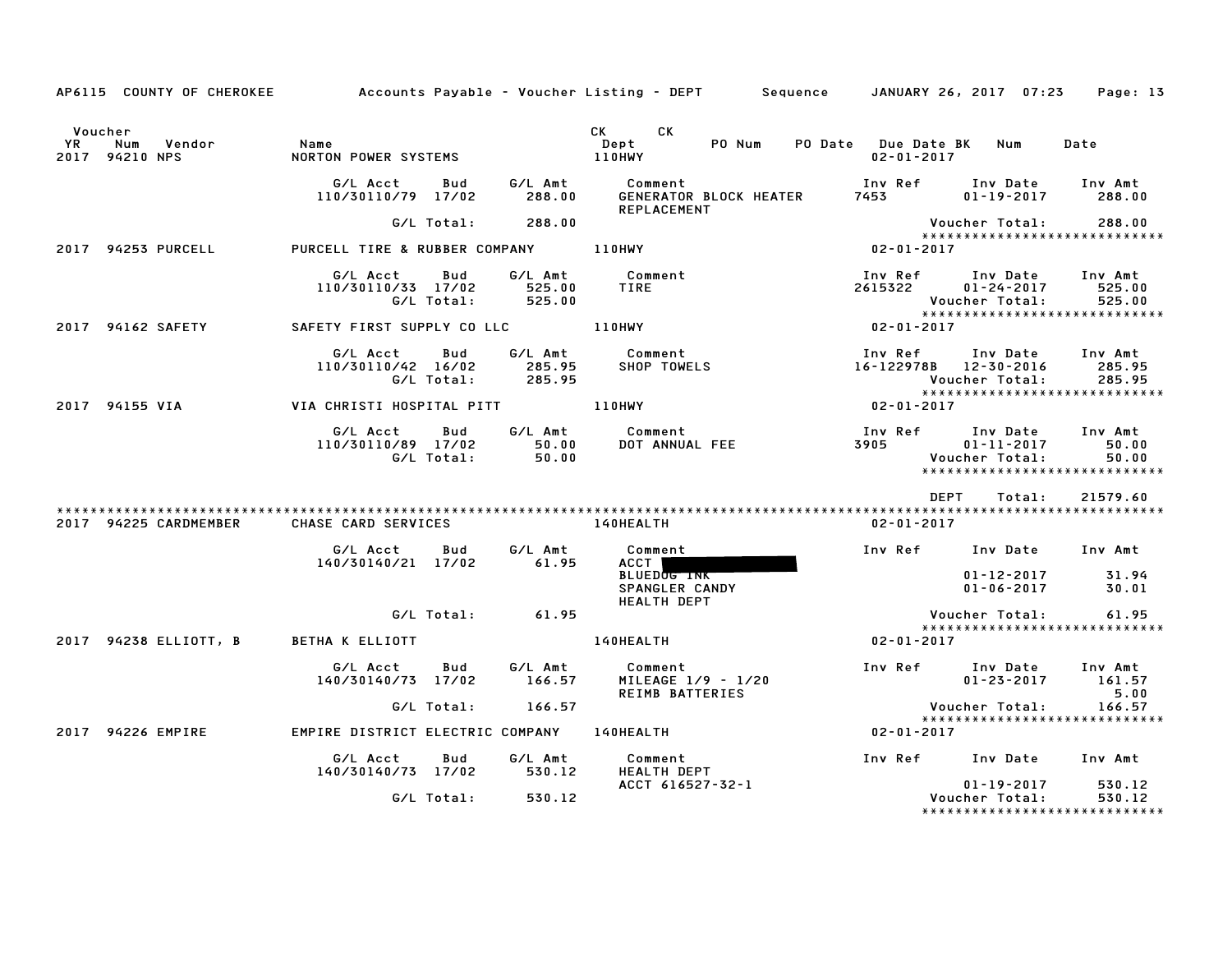|    |                                                 |                                                       |                                  | AP6115 COUNTY OF CHEROKEE Accounts Payable - Voucher Listing - DEPT Sequence JANUARY 26, 2017 07:23 Page: 14 |                                                         |                                  |
|----|-------------------------------------------------|-------------------------------------------------------|----------------------------------|--------------------------------------------------------------------------------------------------------------|---------------------------------------------------------|----------------------------------|
| YR | Voucher<br>Vendor<br>Num<br>2017 94189 MCCARTYS | Name<br>MCCARTY'S                                     |                                  | CK CK<br><b>Dept</b><br>PO Num<br>140HEALTH                                                                  | PO Date Due Date BK Num<br>$02 - 01 - 2017$             | Date                             |
|    |                                                 | G/L Acct Bud                                          |                                  |                                                                                                              | Inv Ref Inv Date Inv Amt                                |                                  |
|    |                                                 | 140/30140/21 17/02                                    | 17/02                            | <b>PAPER</b><br>CREDIT<br><b>HEALTH DEPT</b>                                                                 | P10141-00                                               | $01 - 09 - 2017$ 69.90<br>3.42CR |
|    |                                                 |                                                       | G/L Total: 76.08                 | DIVIDERS                                                                                                     | $01045300$ $01-19-2017$<br>Voucher Total:               | 9.60<br>76.08                    |
|    | 2017 94227 NATALINIS     NATALINI'S AUTOMOTIVE  |                                                       |                                  | <b>140HEALTH</b>                                                                                             | *****************************<br>$02 - 01 - 2017$       |                                  |
|    |                                                 | G/L Acct  Bud  G/L Amt<br>140/30140/91  17/02  107.36 |                                  | Comment<br><b>HEALTH DEPT</b>                                                                                | Inv Ref Inv Date Inv Amt                                |                                  |
|    |                                                 |                                                       |                                  | OIL FILTER<br><b>BATTERY</b>                                                                                 | 624757 01-11-2017<br>624755 01-11-2017                  | 8.02<br>99.34                    |
|    |                                                 |                                                       | G/L Total: 107.36                |                                                                                                              | Voucher Total:<br>*****************************         | 107.36                           |
|    | 2017 94228 PFIZER                               | PFIZER, INC                                           |                                  | <b>140HEALTH</b>                                                                                             | 02-01-2017                                              |                                  |
|    |                                                 | G/L Acct Bud<br>140/30140/43 17/02 3127.97            | G/L Amt                          | Comment<br>HEALTH DEPT                                                                                       | Inv Ref Inv Date Inv Amt                                |                                  |
|    |                                                 |                                                       |                                  | PREVNAR<br>DISCOUNT 2%                                                                                       | 9317076948  01-09-2017  3191.50                         | 63.53CR                          |
|    |                                                 |                                                       | G/L Total: 3127.97               |                                                                                                              | Voucher Total: 3127.97<br>***************************** |                                  |
|    | 2017 94190 PITNEY GLOBAL PITNEY BOWES           |                                                       |                                  | <b>140HEALTH</b>                                                                                             | $02 - 01 - 2017$                                        |                                  |
|    |                                                 | G/L Acct<br>140/30140/83 17/02 275.85                 | <b>Bud</b><br>G/L Amt            | Comment<br><b>HEALTH DEPT</b>                                                                                | Inv Ref      Inv Date     Inv Amt                       |                                  |
|    |                                                 |                                                       |                                  | POSTAGE MACHINE LEASE 3302536913 12-31-2016 275.85<br>ACCT                                                   |                                                         |                                  |
|    |                                                 |                                                       | G/L Total: 275.85                |                                                                                                              | Voucher Total: 275.85                                   |                                  |
|    | 2017 94191 QUILL                                | QUILL CORPORATION                                     |                                  | 140HEALTH                                                                                                    | $02 - 01 - 2017$                                        |                                  |
|    |                                                 | G/L Acct Bud G/L Amt<br>140/30140/21 17/02 250.62     |                                  | Comment<br><b>HEALTH DEPT</b>                                                                                | Inv Ref Inv Date Inv Amt                                |                                  |
|    |                                                 |                                                       | G/L Total: 250.62                | KLEENEX, TOWELS, LINERS 3186149 01-05-2017                                                                   | Voucher Total:                                          | 250.62<br>250.62                 |
|    | 2017 94229 VERIZON                              | <b>VERIZON WIRELESS</b>                               |                                  | 140HEALTH                                                                                                    | *****************************<br>$02 - 01 - 2017$       |                                  |
|    |                                                 | G/L Acct Bud<br>140/30140/72 17/02 80.56              | G/L Amt                          | Comment<br><b>HEALTH DEPT</b>                                                                                | Inv Ref Inv Date Inv Amt                                |                                  |
|    |                                                 |                                                       | G/L Total: 80.56                 | ACCT 587034926-00001                                                                                         | 97785608817 01-12-2017<br>Voucher Total:                | 80.56<br>80.56                   |
|    | 2017 94230 WALMART COMMUNI WALMART COMMUNITY    |                                                       |                                  | <b>140HEALTH</b>                                                                                             | ******************************<br>$02 - 01 - 2017$      |                                  |
|    |                                                 | G/L Acct<br>140/30140/21 17/02                        | G/L Amt<br>Bud<br>$4.94$<br>5.00 | Comment<br>HEALTH DEPT                                                                                       | Inv Ref Inv Date Inv Amt                                |                                  |
|    |                                                 | 140/30140/43 17/02                                    |                                  | ACCT  <br>WALMART, JOPLIN<br>SOAP, GLUCOSE TEST STRIPS                                                       |                                                         | 12-21-2016 9.94                  |
|    |                                                 |                                                       | $G/L$ Total: 9.94                |                                                                                                              | Voucher Total: 9.94<br>*****************************    |                                  |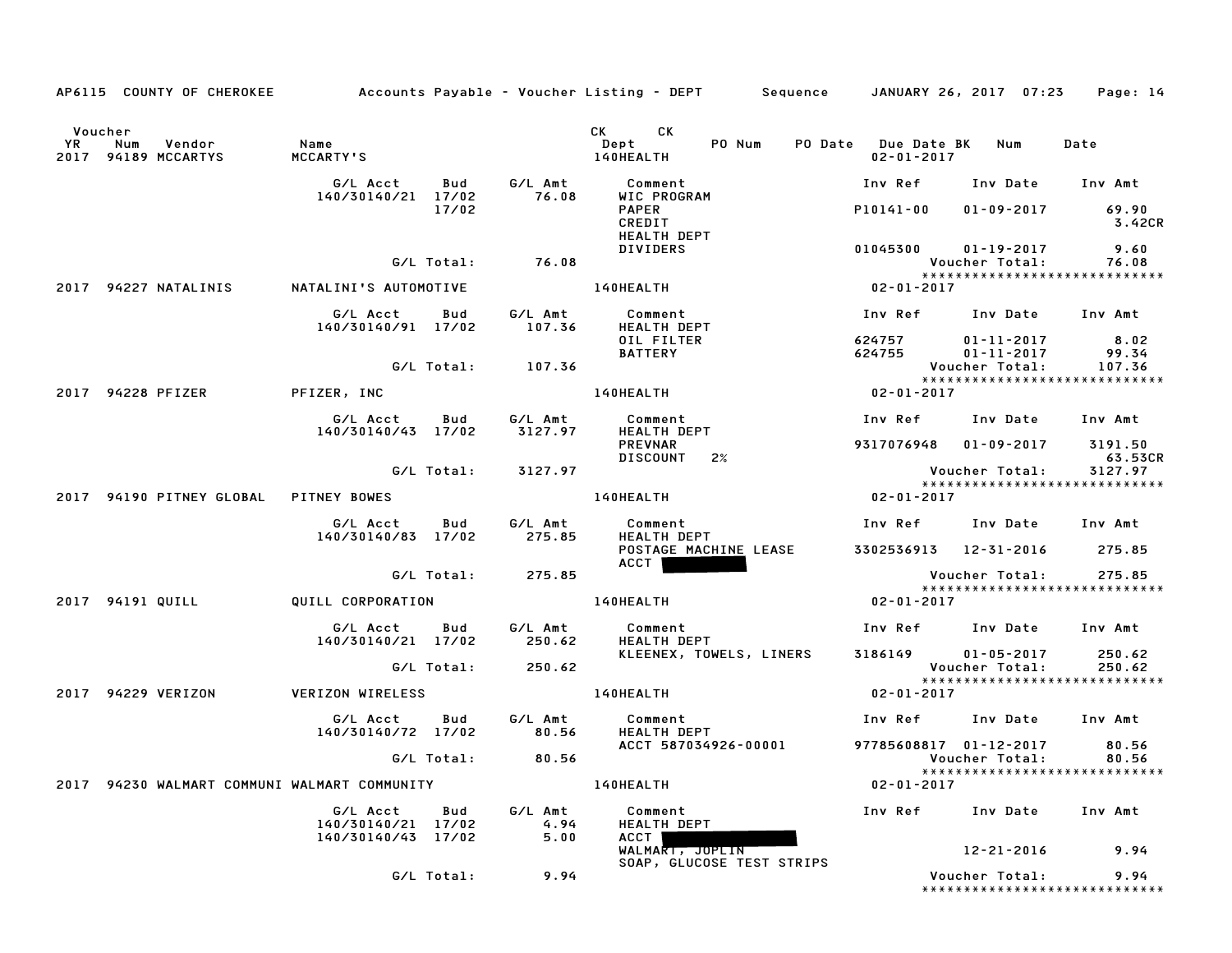|                  |     | AP6115 COUNTY OF CHEROKEE              | Accounts Payable – Voucher Listing – DEPT         Sequence |                   |                               |                                                            |                                               |         |                                                   | JANUARY 26, 2017 07:23                                   | Page: 15                                           |
|------------------|-----|----------------------------------------|------------------------------------------------------------|-------------------|-------------------------------|------------------------------------------------------------|-----------------------------------------------|---------|---------------------------------------------------|----------------------------------------------------------|----------------------------------------------------|
| Voucher<br>YR    | Num | Vendor                                 | Name                                                       |                   |                               | Dept                                                       | PO Num                                        | PO Date | <b>Due Date BK</b>                                | CK<br>Num                                                | CК<br>Date                                         |
|                  |     | 2017 94192 AT&T 5001                   | AT&T                                                       |                   |                               | 224911                                                     |                                               |         | $02 - 01 - 2017$                                  | <b>DEPT</b><br>Total:                                    | 4687.02                                            |
|                  |     |                                        | G/L Acct<br>224/31224/01                                   | Bud               | G/L Amt<br>894.48             | Comment                                                    | ACCT 316 140 2371 911 6<br>316 140 9942 098 7 |         | Inv Ref                                           | Inv Date<br>$01 - 01 - 2017$<br>$01 - 01 - 2017$         | Inv Amt<br>253.17<br>641.31                        |
|                  |     |                                        |                                                            | G/L Total:        | 894.48                        |                                                            |                                               |         |                                                   | Voucher Total:                                           | 894.48<br>*****************************            |
|                  |     | 2017 94193 CENTURYLINK4786 CENTURYLINK |                                                            |                   |                               | 224911                                                     |                                               |         | $02 - 01 - 2017$                                  |                                                          |                                                    |
|                  |     |                                        | G/L Acct<br>224/31224/01                                   | Bud<br>G/L Total: | G/L Amt<br>1063.96<br>1063.96 | Comment                                                    | <b>CUSTOMER 2C257200</b>                      |         | Inv Ref<br>R010300977                             | Inv Date<br>$01 - 03 - 2017$<br>Voucher Total:           | Inv Amt<br>1063.96<br>1063.96                      |
| 2017             |     | 94194 NEWEGG                           | SYNCB/NEWEGG                                               |                   |                               | 224911                                                     |                                               |         | $02 - 01 - 2017$                                  |                                                          | *****************************                      |
|                  |     |                                        | G/L Acct<br>224/31224/01                                   | Bud               | G/L Amt<br>487.46             | Comment<br><b>TELAC</b><br>CABLE PLANT                     | TELEP PLANTRONICS                             |         | Inv Ref<br>1203618821<br>1203580852<br>1203618841 | Inv Date<br>12-22-2016<br>12-23-2016<br>$12 - 23 - 2016$ | Inv Amt<br>158.99<br>24.00<br>160.61               |
|                  |     |                                        |                                                            | G/L Total:        | 487.46                        | CPHEA PLANT                                                |                                               |         | 1203580832                                        | 12-27-2016<br>Voucher Total:                             | 143.86<br>487.46<br>****************************** |
|                  |     |                                        |                                                            |                   |                               |                                                            |                                               |         |                                                   | <b>DEPT</b><br>Total:                                    | 2445.90                                            |
|                  |     | 2017 94136 MERITAIN                    | MERITAIN HEALTH                                            |                   |                               | 260BENEFITS                                                |                                               |         |                                                   |                                                          | 01-19-2017 1 33563 01-19-2017 HAND                 |
|                  |     |                                        | G/L Acct<br>260/30260/15 17/01                             | Bud               | G/L Amt<br>47385.10           | Comment<br>GROUP 02438<br>CHEROKEE COUNTY<br>FEBRUARY 2017 |                                               |         | Inv Ref                                           | Inv Date<br>$02 - 01 - 2016$                             | Inv Amt<br>47385.10                                |
|                  |     |                                        |                                                            | G/L Total:        | 47385.10                      |                                                            |                                               |         |                                                   | Voucher Total:                                           | 47385.10<br>*****************************          |
|                  |     |                                        |                                                            |                   |                               |                                                            |                                               |         |                                                   | <b>DEPT</b><br>Total:                                    | 47385.10                                           |
| 2017 94242 STATE |     |                                        | WITHHOLDING TAX                                            |                   |                               | 265PR                                                      |                                               |         | $02 - 01 - 2017$                                  |                                                          |                                                    |
|                  |     |                                        | G/L Acct<br>265/30265/90                                   | Bud               | G/L Amt<br>23.02              | Comment<br>010103431694                                    | CUSTOMER XXXXX1799                            |         | Inv Ref                                           | Inv Date<br>$01 - 20 - 2017$                             | Inv Amt<br>23.02                                   |
|                  |     |                                        |                                                            | G/L Total:        | 23.02                         |                                                            |                                               |         |                                                   | Voucher Total:                                           | 23.02<br>*****************************             |
|                  |     |                                        |                                                            |                   |                               |                                                            |                                               |         |                                                   | DEPT<br>Total:                                           | 23.02                                              |
|                  |     | 2017 94195 CENTURYLINK2961 CENTURYLINK |                                                            |                   |                               | 300ELDERLY                                                 |                                               |         | $02 - 01 - 2017$                                  |                                                          |                                                    |
|                  |     |                                        | G/L Acct<br>300/30300/74 17/02                             | Bud               | G/L Amt<br>345.77             | Comment<br>ACCT 313355170                                  | 313571296                                     |         | Inv Ref                                           | Inv Date<br>$01 - 01 - 2017$<br>$01 - 01 - 2017$         | Inv Amt<br>156.39<br>189.38                        |
|                  |     |                                        |                                                            | G/L Total:        | 345.77                        |                                                            |                                               |         |                                                   | Voucher Total:                                           | 345.77<br>*****************************            |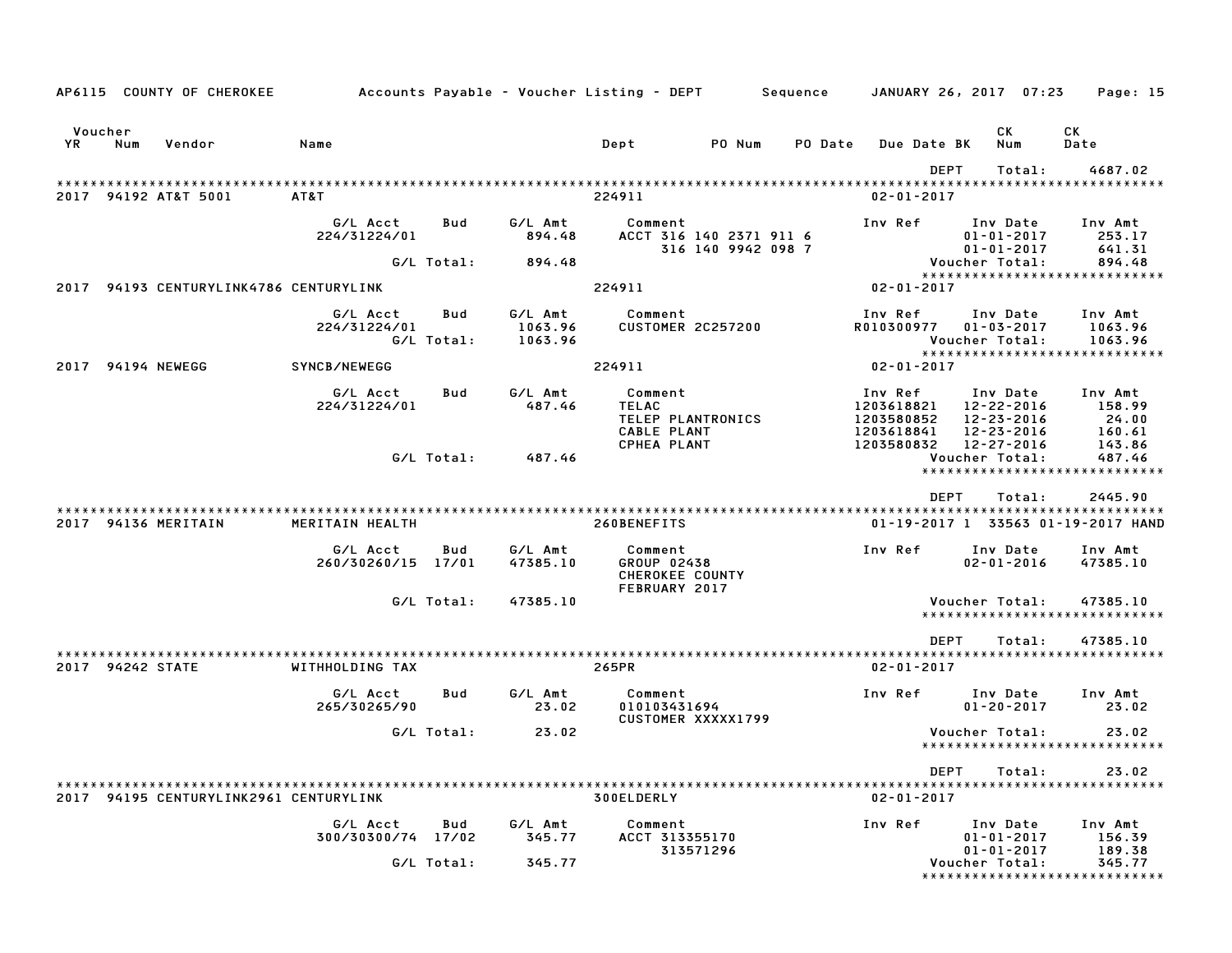| AP6115 COUNTY OF CHEROKEE                                            |                                        |              |                               | Accounts Payable – Voucher Listing – DEPT | Sequence                                                                  |         |                                 | JANUARY 26, 2017 07:23                                               | Page: 16                                                      |
|----------------------------------------------------------------------|----------------------------------------|--------------|-------------------------------|-------------------------------------------|---------------------------------------------------------------------------|---------|---------------------------------|----------------------------------------------------------------------|---------------------------------------------------------------|
| Voucher<br>YR.<br>Num<br>Vendor<br>2017 94196 KS GAS                 | Name<br>KANSAS GAS SERVICE             |              |                               | Dept<br>300ELDERLY                        | PO Num                                                                    | PO Date | Due Date BK<br>$02 - 01 - 2017$ | СK<br>Num                                                            | <b>CK</b><br>Date                                             |
|                                                                      | G/L Acct<br>300/30300/72 17/02         | Bud<br>17/02 | G/L Amt<br>262.66             | Comment                                   | ACCT 510724504 2014982 18<br>510020083 1175382 00<br>510074383 1179346 45 |         | Inv Ref                         | Inv Date<br>$01 - 11 - 2017$<br>$01 - 13 - 2017$<br>$01 - 17 - 2017$ | Inv Amt<br>75.60<br>46.92<br>140.14                           |
|                                                                      | G/L Total:                             |              | 262.66                        |                                           |                                                                           |         |                                 | Voucher Total:<br><b>DEPT</b><br>Total:                              | 262.66<br>608.43                                              |
| 94182 ADVANTAGE COMP<br>2017                                         | ADVANTAGE COMPUTER ENTERPRISES INC     |              |                               | <b>330SEWER</b>                           |                                                                           |         | $02 - 01 - 2017$                |                                                                      |                                                               |
|                                                                      | G/L Acct<br>330/30330/75 17/02         | Bud          | G/L Amt<br>500.00             | Comment                                   | JUBS ANNUAK SOFTWARE<br>ASSURANCE/SUPPORT HOURS                           |         | Inv Ref<br>32909                | Inv Date<br>$04 - 14 - 2017$                                         | Inv Amt<br>500.00                                             |
|                                                                      | G/L Total:                             |              | 500.00                        |                                           |                                                                           |         |                                 | Voucher Total:<br><b>DEPT</b>                                        | 500.00<br>*****************************                       |
| 94211 SPRING RIV WELL SPRING RIVER WELLNESS CENTER<br>2017           |                                        |              |                               | 440ALCOHOL                                |                                                                           |         | $02 - 01 - 2017$                | Total:                                                               | 500.00                                                        |
|                                                                      | G/L Acct<br>440/30440/89<br>G/L Total: | <b>Bud</b>   | G/L Amt<br>1933.25<br>1933.25 | Comment<br>2016 DISTRIBUTION              |                                                                           |         | Inv Ref                         | Inv Date<br>$01 - 23 - 2017$<br>Voucher Total:<br>****************** | Inv Amt<br>1933.25<br>1933.25<br>************                 |
| 2017 94204 BAXTER CHAMBER BAXTER SPRINGS CHAMBER OF COMMERCE 450TOUR |                                        |              |                               |                                           |                                                                           |         | $02 - 01 - 2017$                | <b>DEPT</b><br>Total:                                                | 1933.25                                                       |
|                                                                      | G/L Acct<br>450/30450/89<br>G/L Total: | Bud          | G/L Amt<br>570.25<br>570.25   | Comment                                   | <b>GUEST TAX DISTRIBUTION</b>                                             |         | Inv Ref                         | Inv Date<br>$01 - 20 - 2017$<br>Voucher Total:                       | Inv Amt<br>570.25<br>570.25                                   |
| 94202 CHEROKEE TOUR<br>2017                                          | CHEROKEE COUNTY TOURISM GRANT PROG     |              |                               | 450TOUR                                   |                                                                           |         | $02 - 01 - 2017$                |                                                                      | *****************************                                 |
|                                                                      | G/L Acct<br>450/30450/89<br>G/L Total: | Bud          | G/L Amt<br>380.17<br>380.17   | Comment                                   | <b>GUEST TAX DISTRIBUTION</b>                                             |         | Inv Ref                         | Inv Date<br>$01 - 20 - 2017$<br>Voucher Total:                       | Inv Amt<br>380.17<br>380.17<br>****************************** |
| 94203 COLUMBUS CHAMBE COLUMBUS CHAMBER OF COMMERCE<br>2017           |                                        |              |                               | 450TOUR                                   |                                                                           |         | $02 - 01 - 2017$                |                                                                      |                                                               |
|                                                                      | G/L Acct<br>450/30450/89<br>G/L Total: | <b>Bud</b>   | G/L Amt<br>570.25<br>570.25   | Comment                                   | GUEST TAX DISTRIBUTION                                                    |         | Inv Ref                         | Inv Date<br>$01 - 20 - 2017$<br>Voucher Total:                       | Inv Amt<br>570.25<br>570.25<br>*****************************  |
|                                                                      |                                        |              |                               |                                           |                                                                           |         |                                 | <b>DEPT</b><br>Total:                                                | 1520.67                                                       |